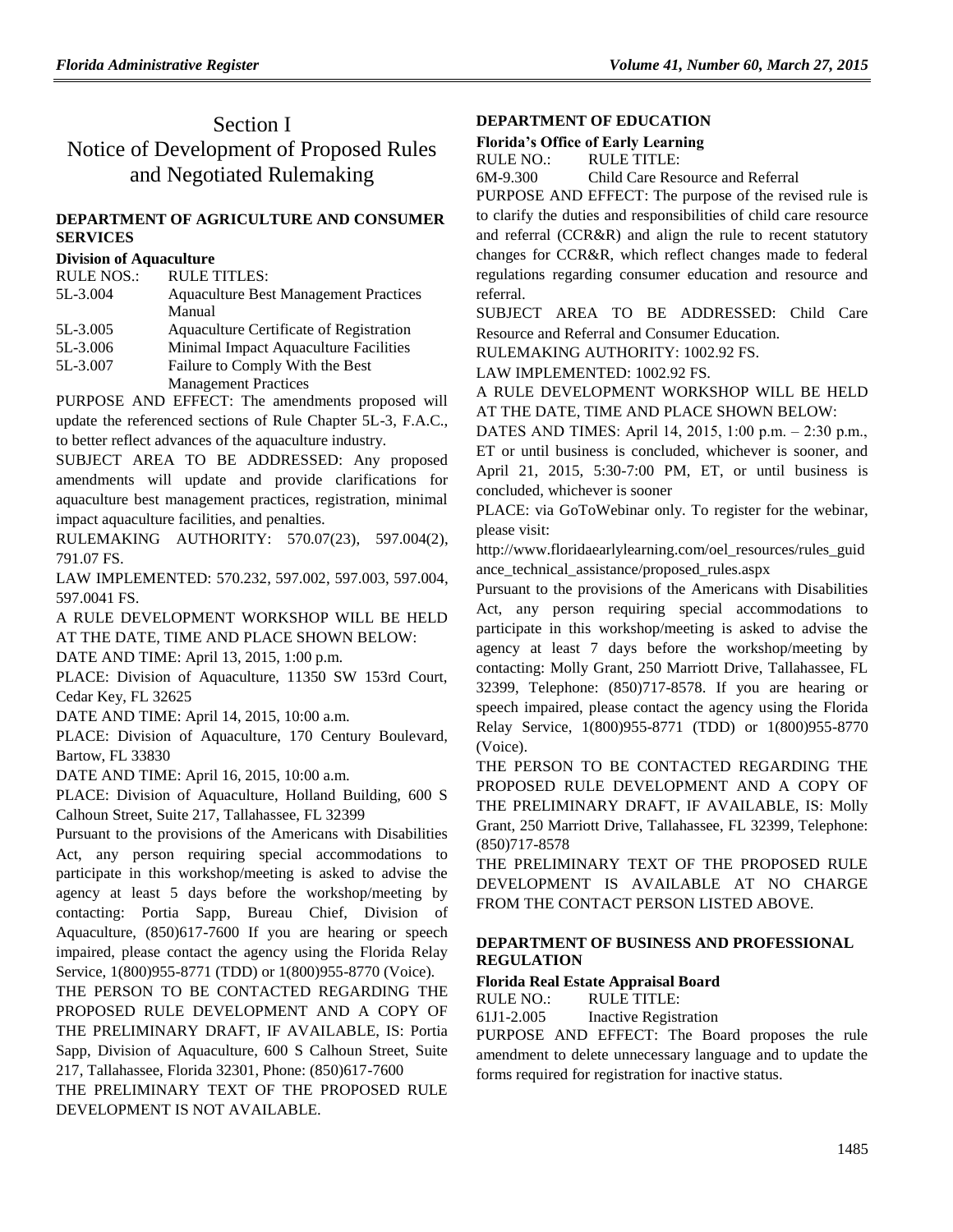SUBJECT AREA TO BE ADDRESSED: Inactive registration.

RULEMAKING AUTHORITY: [475.614,](https://www.flrules.org/gateway/statute.asp?id=475.614) [475.619 FS.](https://www.flrules.org/gateway/statute.asp?id=%20475.619%20FS.)

LAW IMPLEMENTED: [475.613\(2\),](https://www.flrules.org/gateway/statute.asp?id=475.613(2)) [475.618,](https://www.flrules.org/gateway/statute.asp?id=%20475.618) [475.619 FS.](https://www.flrules.org/gateway/statute.asp?id=%20475.619%20FS.)

IF REQUESTED IN WRITING AND NOT DEEMED UNNECESSARY BY THE AGENCY HEAD, A RULE DEVELOPMENT WORKSHOP WILL BE NOTICED IN THE NEXT AVAILABLE FLORIDA ADMINISTRATIVE REGISTER.

THE PERSON TO BE CONTACTED REGARDING THE PROPOSED RULE DEVELOPMENT AND A COPY OF THE PRELIMINARY DRAFT, IF AVAILABLE, IS: Juana Watkins, Director, Division of Real Estate, 400 West Robinson Street, Hurston Building, North Tower, Suite N801, Orlando, Florida 32801

THE PRELIMINARY TEXT OF THE PROPOSED RULE DEVELOPMENT IS AVAILABLE AT NO CHARGE FROM THE CONTACT PERSON LISTED ABOVE.

#### **[DEPARTMENT OF BUSINESS AND PROFESSIONAL](https://www.flrules.org/gateway/department.asp?id=61)  [REGULATION](https://www.flrules.org/gateway/department.asp?id=61)**

### **[Drugs, Devices and Cosmetics](https://www.flrules.org/gateway/organization.asp?id=1057)**

RULE NO.: RULE TITLE:

[61N-1.016](https://www.flrules.org/gateway/ruleNo.asp?id=61N-1.016) Product Registration

PURPOSE AND EFFECT: The purpose and effect of the rule amendment is to incorporate the application forms to be used for registration and renewal of drug and cosmetic products.

SUBJECT AREA TO BE ADDRESSED: The subject area to be addressed in this rule is the registration and renewal of drug and cosmetic products.

RULEMAKING AUTHORITY: [499.015, 499.05 FS.](https://www.flrules.org/gateway/cfr.asp?id=499.015,%20499.05%20FS)

LAW IMPLEMENTED: [499.01, 499.015, 499.04, 499.05 FS.](https://www.flrules.org/gateway/cfr.asp?id=499.01,%20499.015,%20499.04,%20499.05%20FS)

IF REQUESTED IN WRITING AND NOT DEEMED UNNECESSARY BY THE AGENCY HEAD, A RULE DEVELOPMENT WORKSHOP WILL BE NOTICED IN THE NEXT AVAILABLE FLORIDA ADMINISTRATIVE REGISTER.

THE PERSON TO BE CONTACTED REGARDING THE PROPOSED RULE DEVELOPMENT AND A COPY OF THE PRELIMINARY DRAFT, IF AVAILABLE, IS: Dinah Greene, Division of Drugs, Devices and Cosmetics, Department of Business and Professional Regulation, 1940 N. Monroe Street, Suite 26A, Tallahassee, FL 32399-1047, dinah.greene@myfloridalicense.com, (850)717-1802

THE PRELIMINARY TEXT OF THE PROPOSED RULE DEVELOPMENT IS NOT AVAILABLE.

# Section II Proposed Rules

### **[LAND AND WATER ADJUDICATORY COMMISSION](https://www.flrules.org/gateway/department.asp?id=42)**

| RULE NOS.: | <b>RULE TITLES:</b>             |
|------------|---------------------------------|
| 42-2.002   | Pleadings                       |
| 42-2.005   | Time for Filing Appeal          |
| 42-2.0121  | Definitions                     |
| 42-2.019   | Filing and Service of Documents |

PURPOSE AND EFFECT: The purpose and effect is to repeal the identified rules.

SUMMARY: The identified rules are unnecessary as the subject of each rule is either within the scope of the Uniform Rules of Procedure or is addressed through statutory language. SUMMARY OF STATEMENT OF ESTIMATED REGULATORY COSTS AND LEGISLATIVE RATIFICATION: The Agency has determined that this will not have an adverse impact on small business or likely increase directly or indirectly regulatory costs in excess of \$200,000 in the aggregate within one year after the implementation of the rule. A SERC has not been prepared by the Agency.

The Agency has determined that the proposed rule is not expected to require legislative ratification based on the statement of estimated regulatory costs or if no SERC is required, the information expressly relied upon and described herein: The Commission has determined that repeal of the rules is not expected to require legislative ratification based on the fact that the rules are unnecessary as the subject of each rule is either within the scope of the Uniform Rules of Procedure or is addressed through statutory language.

Any person who wishes to provide information regarding a statement of estimated regulatory costs, or provide a proposal for a lower cost regulatory alternative must do so in writing within 21 days of this notice.

RULEMAKING AUTHORITY: [373.114\(1\)\(f\), 380.07\(1\) FS.](https://www.flrules.org/gateway/cfr.asp?id=373.114(1)(f),%20380.07(1),%20FS) LAW IMPLEMENTED: [373.114, 380.07 FS.](https://www.flrules.org/gateway/cfr.asp?id=373.114,%20380.07,%20FS)

IF REQUESTED WITHIN 21 DAYS OF THE DATE OF THIS NOTICE, A HEARING WILL BE SCHEDULED AND ANNOUNCED IN THE FAR.

THE PERSON TO BE CONTACTED REGARDING THE PROPOSED RULE IS: Barbara Leighty, Office of the Governor, Room 1801, The Capitol, Tallahassee, FL 32399- 0001, telephone: (850)717-9513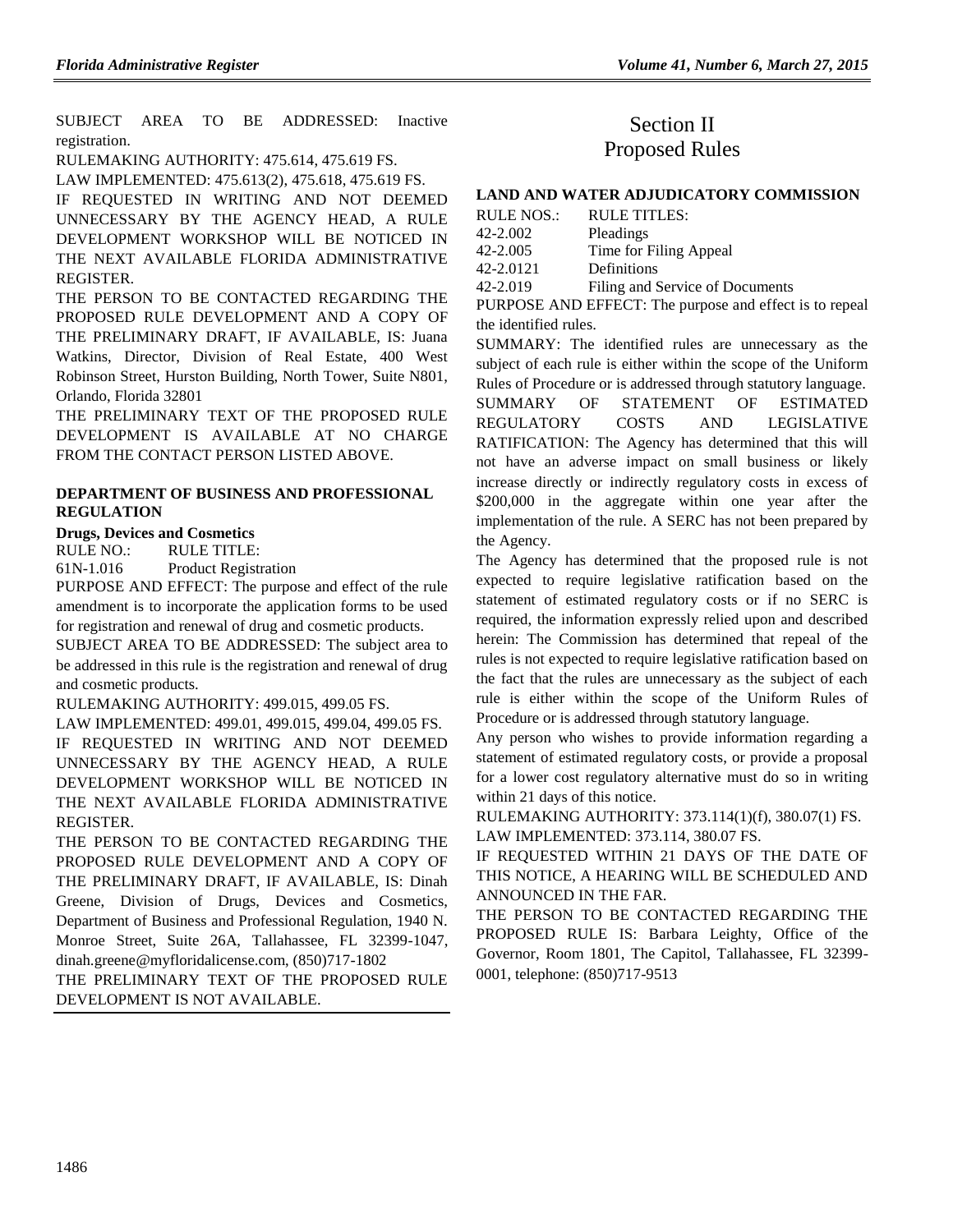#### THE FULL TEXT OF THE PROPOSED RULE IS:

42-2.002 Pleadings.

Rulemaking Authority 373.114(1)(f), 380.07(1) FS. Law Implemented 373.114, 380.07 FS. History–New 10-2-75, Formerly 22G-1.03, 27G-1.02, Amended 8-10-86, 3-15-95, Repealed  $\frac{1}{2}$  and  $\frac{1}{2}$  and  $\frac{1}{2}$ 

42-2.005 Time for Filing Appeal.

Rulemaking Authority 373.114(1)(f), 380.07(1) FS. Law Implemented 380.07 FS. History–New 10-2-75, Formerly 22G-1.05, 27G-1.05, Amended 8-10-86, 11-11-87, Repealed

42-2.0121 Definitions.

Rulemaking Authority 373.114(1)(f), 380.07(1) FS. Law Implemented 373.114, 380.07 FS. History–New 6-8-77, Formerly 22G-1.121, Amended 2-7-84, Formerly 27G-1.121, Amended 2-20- 94, Repealed

42-2.019 Filing and Service of Documents.

Rulemaking Authority 373.114(1)(f), 380.07(1) FS. Law Implemented 373.114, 380.07 FS. History–New 6-8-77, Formerly 22G-1.19, Amended 2-7-84, Formerly 27G-1.19, Amended 2-20-94, Repealed \_\_\_\_\_\_\_\_\_\_.

NAME OF PERSON ORIGINATING PROPOSED RULE: Florida Land and Water Adjudicatory Commission

NAME OF AGENCY HEAD WHO APPROVED THE PROPOSED RULE: Florida Land and Water Adjudicatory Commission

DATE PROPOSED RULE APPROVED BY AGENCY HEAD: March 10, 2015

#### **[DEPARTMENT OF BUSINESS AND PROFESSIONAL](file://dossdlisstore/gateway/department.asp%3fid=61)  [REGULATION](file://dossdlisstore/gateway/department.asp%3fid=61)**

**[Regulatory Council of Community Association Managers](file://dossdlisstore/gateway/organization.asp%3fid=835)** RULE NOS.: RULE TITLES:

61E14-4.001 Continuing Education Renewal Requirements.

61E14-4.004 Reactivation Continuing Education. PURPOSE AND EFFECT: For Rule 61E14-4.001, F.A.C., to clarify existing rule and change requirement from 4 hours of legal update seminars – including a 2-hour legal seminar – to 4 total hours of seminars; for Rule 61E14-4.004, F.A.C., to

clarify continuing education requirements for inactive and delinquent licenses and time periods for completion of same.

SUMMARY: For Rule 61E14-4.001, F.A.C., clarify existing rule and change seminar requirements; for Rule 61E14-4.004, F.A.C., clarify continuing education requirements for licensure reactivation.

SUMMARY OF STATEMENT OF ESTIMATED REGULATORY COST AND LEGISLATIVE RATIFICATION: The agency has determined that this will not have an adverse impact on small business or likely increase directly or indirectly regulatory costs in excess of \$200,000 in the aggregate within one year after the implementation of the rule. A SERC has not been prepared by the agency. The agency has determined that the proposed rule is not expected to require legislative ratification based on the statement of estimated regulatory costs or if no SERC is required, the information expressly relied upon and described herein: For Rule 61E14-4.001, F.A.C., the amendments will reduce overall costs to licensees and course providers, because it will increase flexibility and the ability to offer the legal update seminars in time increments that best meet the licensee and course provider's needs; for Rule 61E14-4.004, F.A.C., the rule rewording will reduce overall costs, since it will reduce confusion among licensees and those seeking to apply the rule, as well as reduce the chance that licensees will not be able to reinstate their licenses due to misapprehension of the rule's requirements.

Any person who wishes to provide information regarding a statement of estimated regulatory costs, or provide a proposal for a lower cost regulatory alternative must do so in writing within 21 days of this notice.

RULEMAKING AUTHORITY: 455.2123, 455.2124, 468.4315, (2), 468.4336, 468.4337, 468.4338 FS.

LAW IMPLEMENTED: 455.2123, 455.2124, 455.271(4), (10), 468.4336, 468.4337, 468.4338 FS.

IF REQUESTED WITHIN 21 DAYS OF THE DATE OF THIS NOTICE, A HEARING WILL BE SCHEDULED AND ANNOUNCED IN THE FAR.

THE PERSON TO BE CONTACTED REGARDING THE PROPOSED RULE IS: Robyn Barineau, Executive Director, Regulatory Council of Community Association Managers, 1940 N. Monroe Street, Tallahassee, Florida 32399-0783, (850)717-1980

#### THE TEXT OF THE PROPOSED RULE IS:

61E14-4.001 Continuing Education Renewal Requirements.

(1) All community association manager licensees must satisfactorily complete a minimum of 20 hours of continuing education per biennial renewal cycle. Each hour shall consist of 50 minutes of student involvement in approved classroom, correspondence, interactive, distance education or internet courses which courses shall include the required hours at an approved update seminar. No license shall be renewed unless the licensee has completed the required continuing education.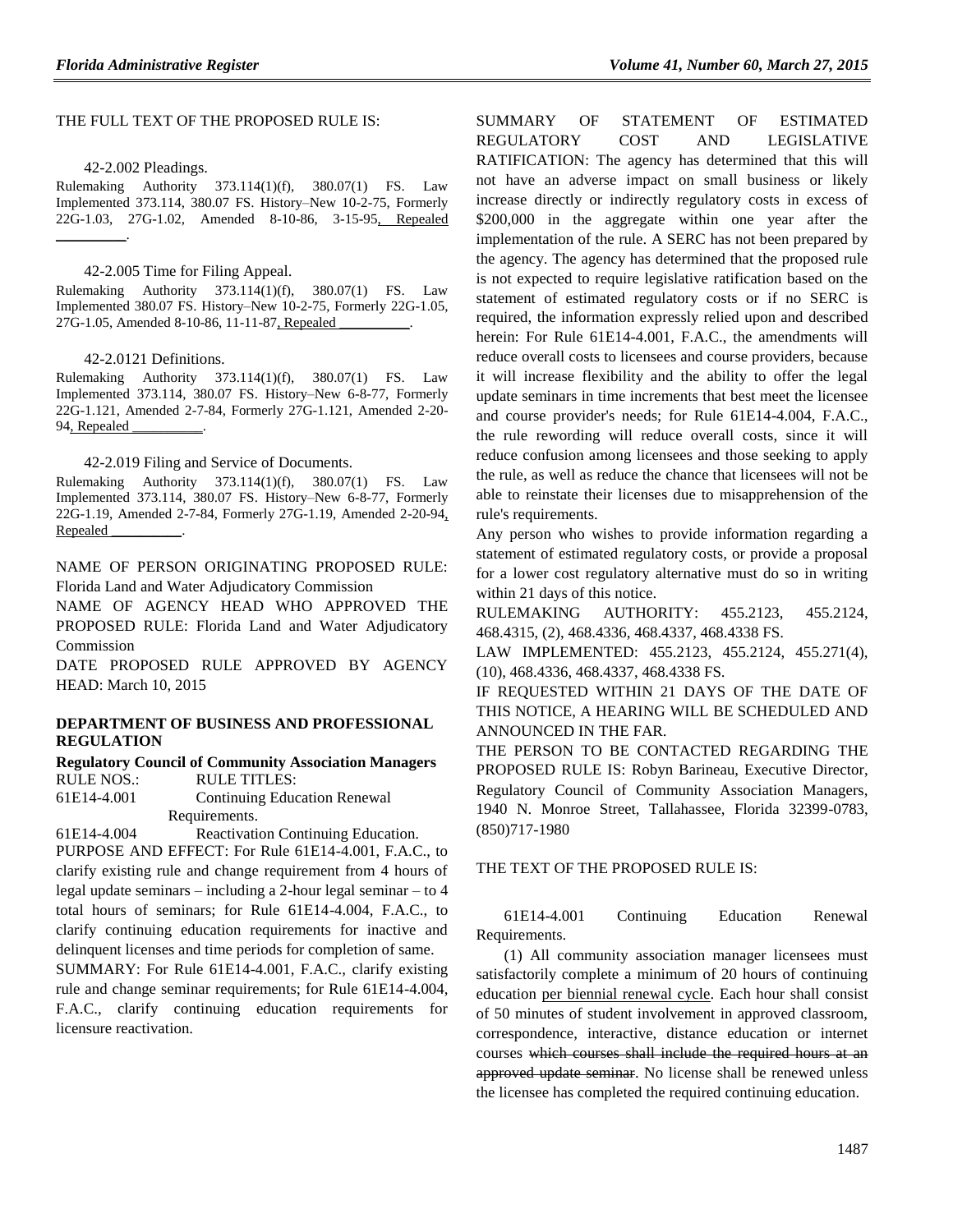(2) No change.

(3) The required 20 hours of continuing education shall be comprised of courses approved pursuant to Rule 61E14-4.003, F.A.C., in the following areas:

(a) 4 hours of legal update seminars. Licensees shall satisfactorily complete a 2-hour legal update seminar. The legal update seminars shall consist of instruction regarding changes to Chapters 455, 468, Part VIII, 617, 718, 719, 720, and 721, F.S., and other legislation, case law, and regulations impacting community association management. Licensees shall not be awarded continuing education credit for completing the same legal update seminar more than once even if the seminars were taken during different years.

(b) through (e) No change.

(4) No licensee will receive credit, for purposes of meeting the continuing education requirement, for completing the same continuing education course more than once during a biennial renewal cycle period.

(5) Course instructors may receive continuing education credit hours in the amount of hours approved by the Council for licensees only once every biennial renewal cycle period for each approved course taught by the instructor.

(6) Anyone licensed for more than 24 months at renewal time will be required to have complied with the continuing education CE requirements set forth in subsection (1), above, prior to license renewal. "More than 24 months", means 24 months plus 1 day. Licensees licensed for 24 months or less at renewal time are exempt from compliance with the continuing education CE requirements set forth in subsection (1) above, until the end of the next renewal cycle.

Rulemaking Authority 455.2123, 455.2124, 468.4315(2), 468.4336, 468.4337 FS. Law Implemented 455.2123, 455.2124, 468.4336, 468.4337 FS. History–New 5-5-88, Amended 3-22-89, 2-5-91, 12- 28-92, Formerly 7D-55.008, 61B-55.008, Amended 10-18-99, 3-13- 00, 2-21-01, 7-21-03, 4-25-05, 2-28-07, Formerly 61-20.508, Amended 2-1-15,\_\_\_\_\_\_\_.

(Substantial rewording of Rule 61E14-4.004 follows. See Florida Administrative Code for present text.)

61E14-4.004 Reactivation Continuing Education.

(1) Inactive Licenses. As a condition for reactivating an inactive license, a licensee must complete twenty (20) classroom hours of continuing education instruction, as required by Rule 61E14-4.001, F.A.C., all of which must have been completed within the current or immediately preceding licensure renewal cycles.

(2) Delinquent Licenses. As a condition for reactivating a delinquent license, a licensee must complete twenty (20) classroom hours of continuing education instruction, as required by Rule 61E14-4.001, F.A.C., all of which must have been completed during the licensure cycle in which the licensee becomes delinquent.

(3) All inactive or delinquent licensees applying for reactivation must take the legal update seminars required by Rule  $61E14-4.001(3)(a)$ , F.A.C. for the current and immediately preceding year.

Rulemaking Authority 468.4315, 468.4338 FS. Law Implemented 455.271(4), (10), 468.4338 FS. History–New 1-8-98, Amended 3-13- 00, Formerly 61-20.509, Amended 1-5-10,

NAME OF PERSON ORIGINATING PROPOSED RULE: Regulatory Council of Community Association Managers

NAME OF AGENCY HEAD WHO APPROVED THE PROPOSED RULE: Regulatory Council of Community Association Managers

DATE PROPOSED RULE APPROVED BY AGENCY HEAD: February 20, 2015

DATE NOTICE OF PROPOSED RULE DEVELOPMENT PUBLISHED IN FAR: March 11, 2015

#### **[DEPARTMENT OF BUSINESS](https://www.flrules.org/gateway/department.asp?id=61) AND PROFESSIONAL [REGULATION](https://www.flrules.org/gateway/department.asp?id=61)**

## **[Board of Professional Engineers](https://www.flrules.org/gateway/organization.asp?id=267)**

RULE NO.: RULE TITLE:

[61G15-20.0015](https://www.flrules.org/gateway/ruleNo.asp?id=61G15-20.0015) Application for Licensure by Endorsement PURPOSE AND EFFECT: The Board proposes the rule amendment to delete unnecessary language and to add new language to clarify the requirements for application for licensure by endorsement.

SUMMARY: The rule amendment will delete unnecessary language and add new language to clarify the requirements for application for licensure by endorsement.

SUMMARY OF STATEMENT OF ESTIMATED REGULATORY COSTS AND LEGISLATIVE RATIFICATION:

The Agency has determined that this will not have an adverse impact on small business or likely increase directly or indirectly regulatory costs in excess of \$200,000 in the aggregate within one year after the implementation of the rule. A SERC has not been prepared by the Agency.

The Agency has determined that the proposed rule is not expected to require legislative ratification based on the statement of estimated regulatory costs or if no SERC is required, the information expressly relied upon and described herein: During discussion of the economic impact of this rule at its Board meeting, the Board, based upon the expertise and experience of its members, determined that a Statement of Estimated Regulatory Costs (SERC) was not necessary and that the rule will not require ratification by the Legislature. No person or interested party submitted additional information regarding the economic impact at that time.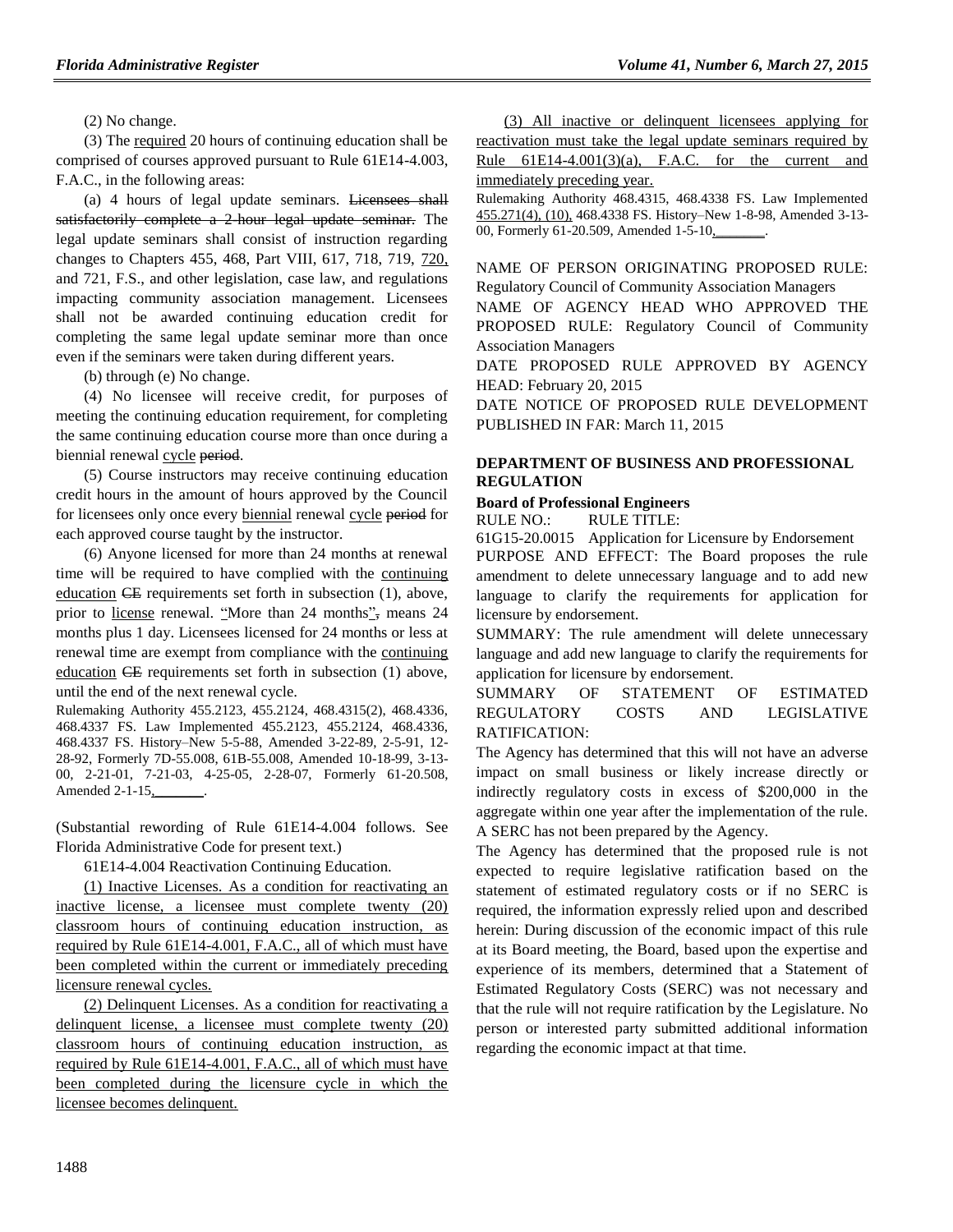Any person who wishes to provide information regarding a statement of estimated regulatory costs, or provide a proposal for a lower cost regulatory alternative must do so in writing within 21 days of this notice.

RULEMAKING AUTHORITY: [471.008,](https://www.flrules.org/gateway/statute.asp?id=471.008) [471.013,](https://www.flrules.org/gateway/statute.asp?id=%20471.013) [471.015](https://www.flrules.org/gateway/statute.asp?id=%20471.015%20FS.)  [FS.](https://www.flrules.org/gateway/statute.asp?id=%20471.015%20FS.)

LAW IMPLEMENTED: [471.013,](https://www.flrules.org/gateway/statute.asp?id=471.013) [471.015 FS.](https://www.flrules.org/gateway/statute.asp?id=%20471.015%20FS.)

IF REQUESTED WITHIN 21 DAYS OF THE DATE OF THIS NOTICE, A HEARING WILL BE SCHEDULED AND ANNOUNCED IN THE FAR.

THE PERSON TO BE CONTACTED REGARDING THE PROPOSED RULE IS: Zana Raybon, Executive Director, Board of Professional Engineers, 2639 North Monroe Street, Suite B-112, Tallahassee, FL 32303

THE FULL TEXT OF THE PROPOSED RULE IS:

61G15-20.0015 Application for Licensure by Endorsement

(1) through (4) No change.

(5) The Board shall deem that an applicant for licensure by endorsement who has an engineering degree that is not EAC/ABET accredited has demonstrated substantial equivalency to an EAC/ABET accredited engineering program, as required by Rule 61G15-20.007, F.A.C., when such applicant has held a valid professional engineer's license in another state for 15 years and has had 20 years of continuous professional-level engineering experience, to include the active practice of engineering for at least 3 of the last 5 years.

(6) No change.

Rulemaking Authority 471.008, 471.013, 471.015 FS. Law Implemented 471.013, 471.015 FS. History–New 9-27-01, Amended 4-9-07, 10-15-09, 11-16-10, 9-14-14, .

NAME OF PERSON ORIGINATING PROPOSED RULE: Board of Professional Engineers NAME OF AGENCY HEAD WHO APPROVED THE PROPOSED RULE: Board of Professional Engineers DATE PROPOSED RULE APPROVED BY AGENCY

HEAD: January 26, 2015 DATE NOTICE OF PROPOSED RULE DEVELOPMENT

PUBLISHED IN FAR: March 10, 2015

## **[DEPARTMENT OF BUSINESS AND PROFESSIONAL](https://www.flrules.org/gateway/department.asp?id=61)  [REGULATION](https://www.flrules.org/gateway/department.asp?id=61)**

#### **[Board of Professional Engineers](https://www.flrules.org/gateway/organization.asp?id=267)**

RULE NO.: RULE TITLE:

[61G15-31.006](https://www.flrules.org/gateway/ruleNo.asp?id=61G15-31.006) Design of Structural Systems Utilizing Open Web Steel Joists and Joist Girders

PURPOSE AND EFFECT: The Board proposes the rule amendment to delete unnecessary language and to add new language to clarify the requirements for the design of structural systems utilizing open web steel joists and joist girders.

SUMMARY: The rule amendment will delete unnecessary language and add new language to clarify the requirements for the design of structural systems utilizing open web steel joists and joist girders.

SUMMARY OF STATEMENT OF ESTIMATED REGULATORY COSTS AND LEGISLATIVE RATIFICATION: The Agency has determined that this will not have an adverse impact on small business or likely increase directly or indirectly regulatory costs in excess of \$200,000 in the aggregate within one year after the implementation of the rule. A SERC has not been prepared by the Agency.

The Agency has determined that the proposed rule is not expected to require legislative ratification based on the statement of estimated regulatory costs or if no SERC is required, the information expressly relied upon and described herein: During discussion of the economic impact of this rule at its Board meeting, the Board, based upon the expertise and experience of its members, determined that a Statement of Estimated Regulatory Costs (SERC) was not necessary and that the rule will not require ratification by the Legislature. No person or interested party submitted additional information regarding the economic impact at that time.

Any person who wishes to provide information regarding a statement of estimated regulatory costs, or provide a proposal for a lower cost regulatory alternative must do so in writing within 21 days of this notice.

RULEMAKING AUTHORITY: [471.033\(2\),](https://www.flrules.org/gateway/statute.asp?id=471.033(2)) [471.008 FS.](https://www.flrules.org/gateway/statute.asp?id=%20471.008%20FS.) LAW IMPLEMENTED: [471.033\(1\)\(g\),](https://www.flrules.org/gateway/statute.asp?id=471.033(1)(g)) (j) FS.

IF REQUESTED WITHIN 21 DAYS OF THE DATE OF THIS NOTICE, A HEARING WILL BE SCHEDULED AND ANNOUNCED IN THE FAR.

THE PERSON TO BE CONTACTED REGARDING THE PROPOSED RULE IS: Zana Raybon, Executive Director, Board of Professional Engineers, 2639 North Monroe Street, Suite B-112, Tallahassee, FL 32303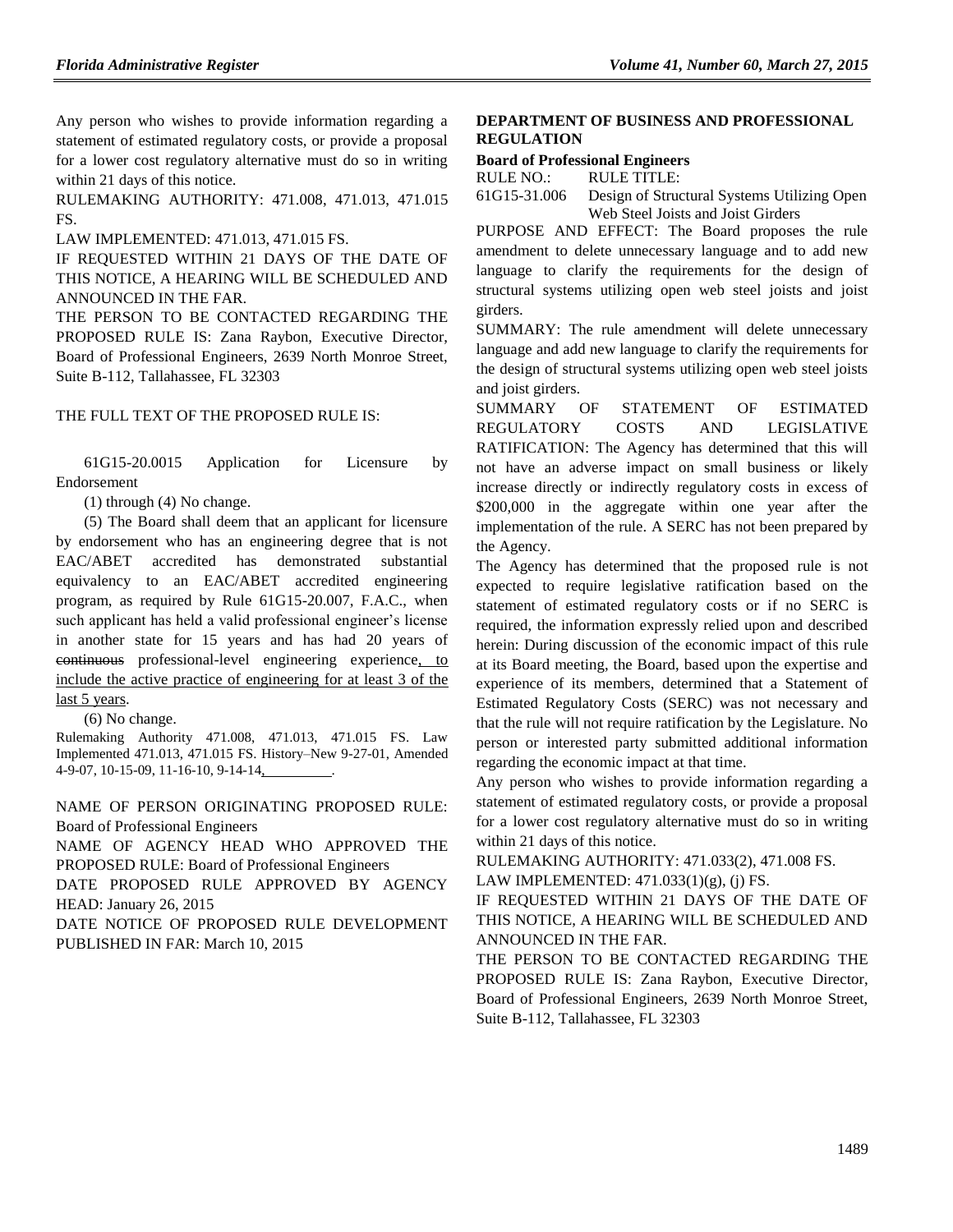### THE FULL TEXT OF THE PROPOSED RULE IS:

61G15-31.006 Design of Structural Systems Utilizing Open Web Steel Joists and Joist Girders.

(1) The Engineer of Record shall indicate on the Structural Engineering Documents the steel joist and joist girder designations as required in Section 2206 of the Florida Building Code from the 1997 Steel Joist Institute's Specifications and load tables and shall indicate the appropriate standards for joist and joist girder design, layout, end supports, anchorage, bridging requirements, etc., including connections to walls. These documents shall indicate special requirements for concentrated loads, nonuniform loads, openings, extended ends, and resistance to uplift loads.

(2) The steel joist and joist girder manufacturer shall design the steel joist and joist girder members in accordance with as required in Section 2206 of the Florida Building Code the 1997 Steel Joist Institute Specifications and load tables to support the loads per the Engineer of Record's specified joist and joist girder designations and/or special loading diagrams, as set forth in Structural Engineering Documents. The Engineer of Record may require the submission of the steel joist and joist girder design calculations as an indication of compliance. When required to submit the steel joist and joist girder calculations, the steel joist and joist girder manufacturer shall submit a cover letter along with the steel joist and joist girder design calculations. The cover letter shall bear the seal and signature of a Florida registered professional engineer responsible for design of the steel joist and joist girders.

Rulemaking Specific Authority 471.033(2), 471.008 FS. Law Implemented 471.033(1)(g), (j) FS. History–New 1-26-93, Formerly 21H-31.006, Amended 10-19-97,

NAME OF PERSON ORIGINATING PROPOSED RULE: Board of Professional Engineers

NAME OF AGENCY HEAD WHO APPROVED THE PROPOSED RULE: Board of Professional Engineers DATE PROPOSED RULE APPROVED BY AGENCY HEAD: January 26, 2015 DATE NOTICE OF PROPOSED RULE DEVELOPMENT PUBLISHED IN FAR: March 10, 2015

#### **[DEPARTMENT OF BUSINESS AND PROFESSIONAL](https://www.flrules.org/gateway/department.asp?id=61)  [REGULATION](https://www.flrules.org/gateway/department.asp?id=61)**

## **[Drugs, Devices and Cosmetics](https://www.flrules.org/gateway/organization.asp?id=1057)**

RULE NO.: RULE TITLE:

[61N-1.010](https://www.flrules.org/gateway/ruleNo.asp?id=61N-1.010) Guidelines for Manufacturing Cosmetics PURPOSE AND EFFECT: To protect the public health, safety, and welfare by setting forth requirements that cosmetic manufacturers must follow to ensure the safety of the products.

SUMMARY: The proposed rule development addresses good manufacturing practices that must be followed by persons that manufacture or are seeking licensure to manufacture cosmetics in Florida, including but not limited to: building and facility, equipment, personnel, raw material, product, internal audit, and complaint and recall requirements.

SUMMARY OF STATEMENT OF ESTIMATED REGULATORY COSTS AND LEGISLATIVE RATIFICATION: The Agency has determined that this will not have an adverse impact on small business or likely increase directly or indirectly regulatory costs in excess of \$200,000 in the aggregate within one year after the implementation of the rule. A SERC has not been prepared by the Agency.

The Agency has determined that the proposed rule is not expected to require legislative ratification based on the statement of estimated regulatory costs or if no SERC is required, the information expressly relied upon and described herein: The economic review conducted by the agency.

Any person who wishes to provide information regarding a statement of estimated regulatory costs, or provide a proposal for a lower cost regulatory alternative must do so in writing within 21 days of this notice.

RULEMAKING AUTHORITY: [499.05](https://www.flrules.org/gateway/statute.asp?id=499.05) FS.

LAW IMPLEMENTED: [499.002,](https://www.flrules.org/gateway/statute.asp?id=499.002) [499.008,](https://www.flrules.org/gateway/statute.asp?id=%20499.008) [499.009](https://www.flrules.org/gateway/statute.asp?id=%20499.009) FS.

IF REQUESTED WITHIN 21 DAYS OF THE DATE OF THIS NOTICE, A HEARING WILL BE SCHEDULED AND ANNOUNCED IN THE FAR.

THE PERSON TO BE CONTACTED REGARDING THE PROPOSED RULE IS: Dinah Greene, Division of Drugs, Devices and Cosmetics, Department of Business and Professional Regulation, 1940 N. Monroe Street, Suite 26A, Tallahassee, Florida 32399-1047, Dinah.Greene@myfloridalicense.com, (850)717-1802

THE FULL TEXT OF THE PROPOSED RULE IS:

#### 61N-1.010 Guidelines for Manufacturing Cosmetics.

(1) All persons who manufacture or relabel label cosmetics in Florida must follow the minimum guidelines requirements for manufacturing contained in this section to help assure product safety and quality. If a person does not engage in all phases of cosmetic manufacturing, that person need only comply with paragraphs applicable to those operations in which the person is engaged. Recordkeeping to document compliance with these guidelines is not mandatory however; observation by an inspector of a deviation from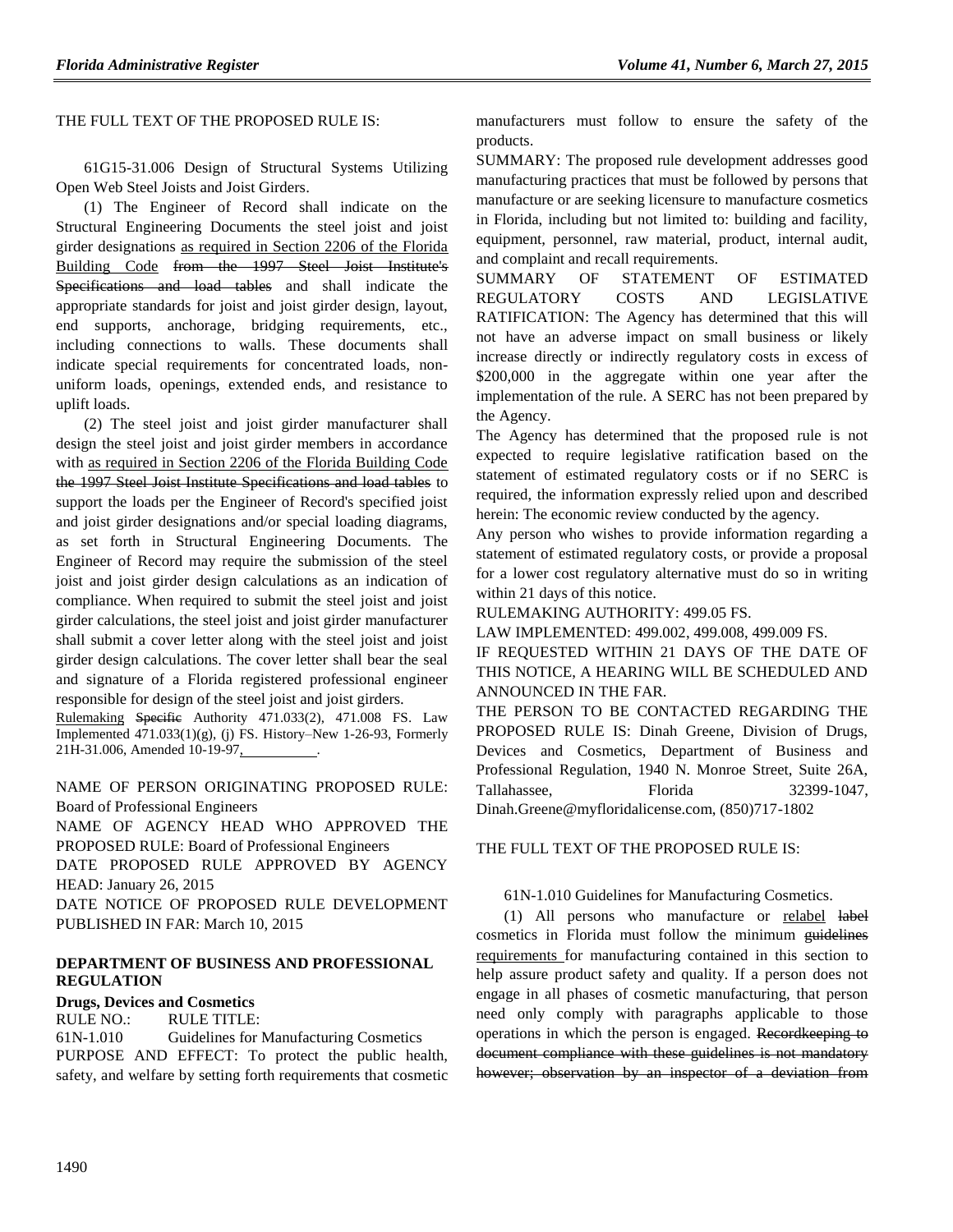these guidelines may constitute non-compliance with current good manufacturing practices.

(2) Manufacturers must assure that personnel do not contribute to contamination or adulteration of the product.

(3) Any facility used for the manufacture, processing, packaging, or labeling of a cosmetic shall be of suitable size and construction to produce a product that is not adulterated or misbranded.

(4) Any facility and equipment used in the manufacture, processing, packaging, or labeling of a cosmetic shall be maintained in a clean and sanitary condition.

(a) Any such building shall be free of infestation by rodents, birds, insects, and other vermin (other than contained laboratory animals). No domestic animals may be in the manufacturing areas.

(b) Sewage, trash, and other refuse or waste matter in and from the building and immediate premises shall be disposed of in a safe and sanitary manner.

(5) Components, containers, and closures shall not be reactive, additive, or absorptive so as to alter the safety or purity of the cosmetic.

(6) Container closure systems shall provide adequate protection against foreseeable external factors in storage and use that can cause deterioration or contamination of the cosmetic product.

(7) An appropriate identification or tracking system should be in place to facilitate a rapid and effective recall or market withdrawal.

(a) As used in this section, "good manufacturing practice" means that part of quality assurance aimed at ensuring that products are consistently manufactured to a quality appropriate to their intended use. It is thus concerned with both manufacturing and quality control procedures.

(b) As used in this subparagraph, "internal audit" means a systematic and independent examination made by competent personnel inside the company, the aim of which is to determine whether activities covered by these rules and related results comply with planned arrangements and whether these arrangements are implemented effectively and are suitable for achieving objectives.

(c) As used in this section, "standard operating procedure" means instructions on how to perform tasks and descriptions of the approved or required procedures for accomplishing specific quality assurance objectives.

(2) Buildings and facilities requirements.

Buildings and facilities used for manufacture, processing, packaging, or relabeling of cosmetics must:

(a) Be of suitable size, design, and construction, and maintained in a clean and orderly manner to prevent selection errors (i.e., mix-ups) or cross contamination between consumables, raw materials, intermediate formulations (i.e., in-process materials), and finished products (This applies to containers, closures, labels and labeling materials as well.);

(b) Be free of filth and infestation by rodents, birds, insects, and other vermin;

(c) Have a designated quarantine area for the storage of products that are suspected of being contaminated, adulterated, or otherwise potentially injurious to users;

(d) Have floors, walls, and ceilings constructed of smooth, easily cleanable surfaces;

(e) Have adequate lighting and ventilation, and, if necessary for control purposes, screening, filtering, dust, humidity, temperature, and bacteriological controls;

(f) Have adequate washing, cleaning, plumbing, toilet, and locker facilities to allow for:

1. Sanitary operation;

2. Cleaning of facilities, equipment and utensils; and

3. Personal cleanliness; and

(g) Have fixtures, ducts, pipes, and drainages installed to prevent condensate or drip contamination.

(3) Equipment requirements.

Equipment, machinery and utensils used in manufacturing, processing, packaging, or relabeling of cosmetics must be of appropriate design, size, material and workmanship for the intended purpose to prevent corrosion, accumulation of static material, and adulteration with lubricants, coolants, dirt, and sanitizing agents. The equipment must be:

(a) Maintained in a clean and orderly condition, sanitized at appropriate times, and stored in a manner that protects against splash, dust, and other contaminants;

(b) Constructed to facilitate adjustment, cleaning, and maintenance;

(c) Of suitable size and accuracy for measuring, mixing, and weighing operations;

(d) Calibrated regularly or checked according to a standard operating procedure with results documented, where appropriate; and

(e) Removed from use if it is defective, does not meet recommended tolerances, or cannot be repaired and calibrated immediately.

(4) Personnel requirements.

(a) Personnel supervising or performing cosmetics manufacturing must have the education, training, experience, or combination thereof, to perform their assigned functions.

(b) Personnel coming in direct contact with cosmetic raw materials, in-process materials, finished products, or contact surfaces must wear clean clothing appropriate for the duties they perform and necessary protective apparel (for example, uniforms, gloves, safety glasses, and hair restraints).

(c) Personnel must maintain adequate personal cleanliness, and be free from abnormal sources of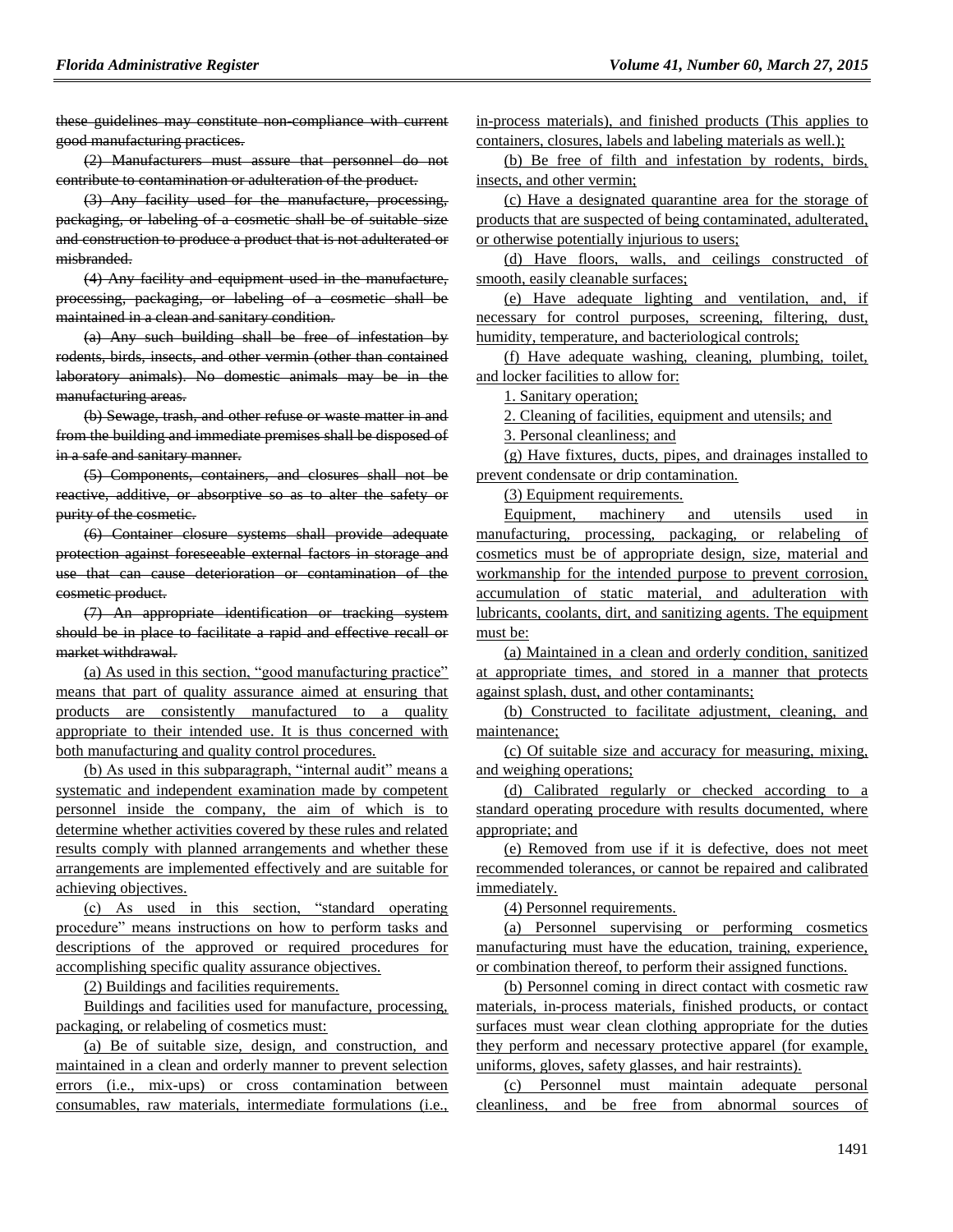microbiological contamination (for example, sores and infected wounds).

(d) Eating food, drinking beverages, or using tobacco must be restricted to appropriate designated areas away from storage and processing areas.

(e) All personnel and visitors must be properly supervised while in the manufacturing facility.

(f) Only authorized personnel shall be allowed access into production, storage, and product control areas.

(5) Raw materials requirements.

Raw materials must be identified, stored, examined, tested, inventoried, handled, and controlled to ensure they conform to appropriate standards and specifications. In particular, raw materials must be:

(a) Stored and handled to prevent mistakes (i.e., mix-ups or selection errors), contamination with microorganisms or other chemicals, and degradation from exposure to excessive environmental conditions (e.g., heat, cold, sunlight, moisture, etc.);

(b) Held in closed containers and stored off the floor;

(c) Maintained in containers that are labeled with the identity, lot number, and control status (release or quarantine);

(d) Sampled and tested for conformance with specifications and to ensure the absence of filth, microorganisms, and other adulterants prior to processing or usage; and

(e) Properly identified and controlled to prevent the use of materials that fail to meet acceptance specifications.

(6) Water requirements.

(a) There must be established procedures for ensuring that the water used as a cosmetic ingredient is being tested or monitored regularly to verify that it meets applicable chemical, physical, and microbiological specifications for quality.

(b) The entire system for supplying water used as a cosmetic ingredient must be set up to avoid stagnation and risks of contamination (This system should be routinely cleaned and sanitized according to an appropriate standard operation procedure that ensures no biofilm build-up.).

(7) Product requirements.

Cosmetic manufacturers shall develop and maintain written manufacturing and control standard operating procedures addressing formulations, processing instructions, in-process control methods, packaging instructions, and instructions for operating equipment); the procedures must include provisions to ensure that:

(a) The selection, weighing, and measuring of raw materials and the determination of finished yield are verified;

(b) Major equipment, transfer lines, containers and tanks used for processing, holding, or filling are identified to indicate contents, batch identification or designation, stage of processing and control status;

(c) There are appropriate measures to prevent contamination with microorganisms, chemicals, filth, or other extraneous material;

(d) There are in-process controls to ensure product uniformity, integrity (for example, in-process batch weights), accurate fill of mixing containers, and adequacy of mixing;

(e) The tamper-resistant packaging and labeling for liquid oral hygiene products and vaginal products meet the requirements of 21 CFR 700.25;

(f) The storage and handling of packaging materials that are intended to come into direct contact with the product prevent selection errors and microbiological or chemical contamination; and

(g) Finished product packages bear permanent meaningful, unique lot or control numbers and there is a coding system that corresponds to these numbers.

(8) Laboratory controls.

Cosmetic manufacturers shall develop and maintain laboratory controls addressing sample collection techniques, specifications, test methods, laboratory equipment, and technician qualifications; the laboratory controls should include provisions to ensure that:

(a) Raw materials (including water), in-process and finished product samples are tested or examined for identity and compliance with applicable specifications (for example, physical and chemical properties), microbial contamination, and hazards or other chemical contamination; and

(b) Returned cosmetics are examined for deterioration, contamination, and compliance with acceptance specifications. (9) Internal audit requirements.

Cosmetic manufacturers must have internal audit procedures that ensure:

(a) Internal audits occur regularly or on demand;

(b) Internal audits are conducted by individuals who do not have direct responsibility for the matters being audited;

(c) All observations made during the internal audit are evaluated and shared with appropriate management, production, quality control, and lab personnel; and

(d) Internal audit follow-up confirms the satisfactory completion or implementation of corrective actions.

(10) Complaints, adverse events and recall requirements.

Cosmetic manufacturers must have standard operating procedures sufficient to:

(a) Facilitate the receipt, processing, evaluation and follow up on written and oral complaints;

(b) Facilitate the identification and retrieval of reported adverse incidents involving allegations of bodily injury or harm;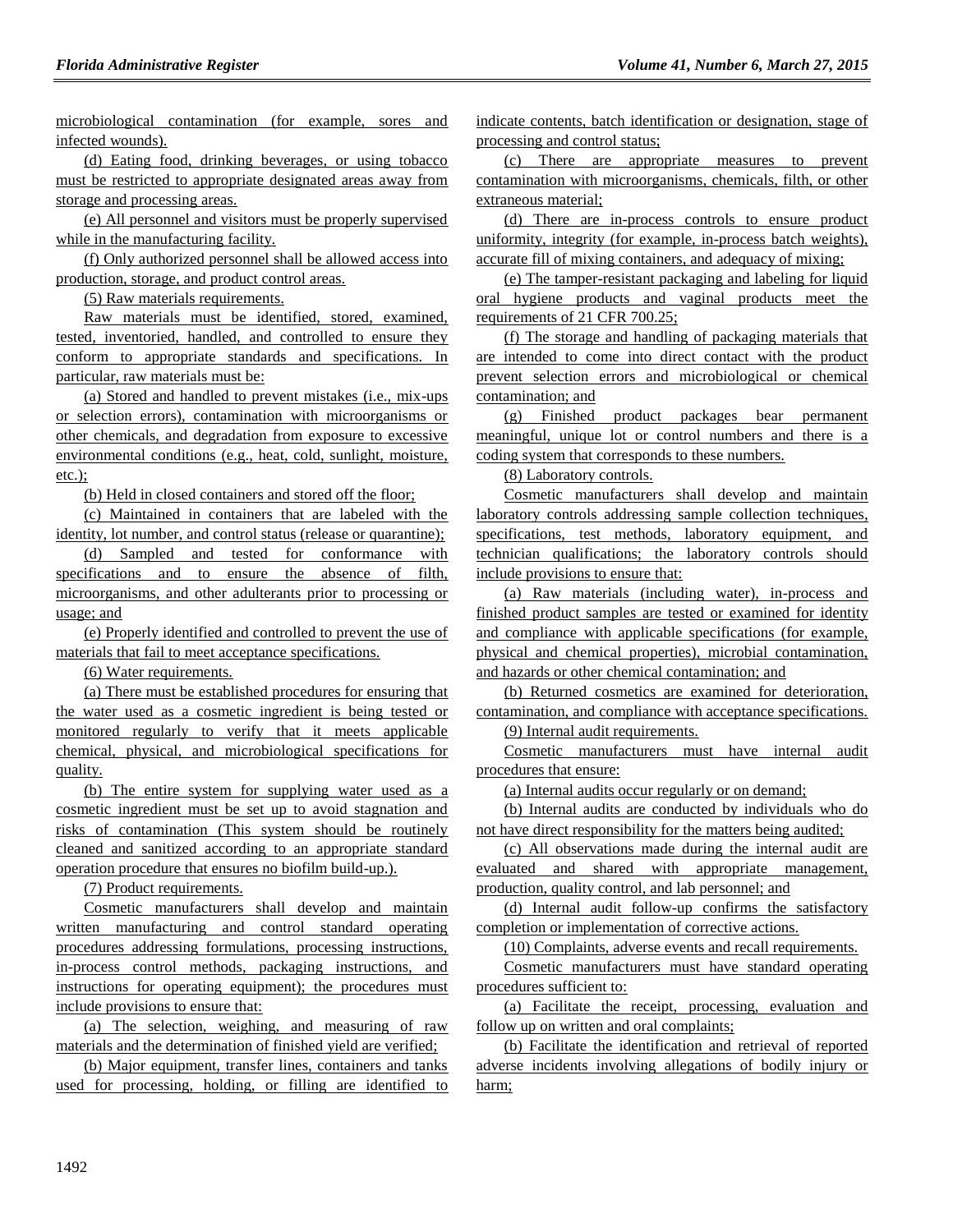(c) Facilitate the effective and efficient identification and recall of products, including market withdrawal; and

(d) Ensure timely notification of adverse incidents and product recalls to the appropriate state and federal regulatory agencies.

Rulemaking Authority 499.013, 499.05 FS. Law Implemented 499.013, 499.002 499.008, 499.009, FS. History–New 7-1-96, Formerly 10D-45.0505, Formerly 64F-12.010, Amended  $\overline{\phantom{a}}$  .

NAME OF PERSON ORIGINATING PROPOSED RULE: Reginald Dixon, Director

NAME OF AGENCY HEAD WHO APPROVED THE PROPOSED RULE: Ken Lawson, Secretary

DATE PROPOSED RULE APPROVED BY AGENCY HEAD: February 25, 2015

DATE NOTICE OF PROPOSED RULE DEVELOPMENT PUBLISHED IN FAR: March 16, 2015

### **[DEPARTMENT OF BUSINESS AND PROFESSIONAL](https://www.flrules.org/gateway/department.asp?id=61)  [REGULATION](https://www.flrules.org/gateway/department.asp?id=61)**

**[Drugs, Devices and Cosmetics](https://www.flrules.org/gateway/organization.asp?id=1057)**

RULE NO.: RULE TITLE: [61N-1.018](https://www.flrules.org/gateway/ruleNo.asp?id=61N-1.018) Fees

PURPOSE AND EFFECT: The purpose and effect of the proposed rule is to correct the title of two medical gas related permits and to set forth the biennial licensure fees for the Restricted Rx Drug Distributor – Blood Establishment permit. SUMMARY: The proposed rule amends the title of two medical gas related permits and sets forth the biennial licensing fees for the Restricted Rx Drug Distributor – Blood Establishment permit.

SUMMARY OF STATEMENT OF ESTIMATED REGULATORY COSTS AND LEGISLATIVE RATIFICATION: The Agency has determined that this will not have an adverse impact on small business or likely increase directly or indirectly regulatory costs in excess of \$200,000 in the aggregate within one year after the implementation of the rule. A SERC has not been prepared by the Agency.

The Agency has determined that the proposed rule is not expected to require legislative ratification based on the statement of estimated regulatory costs or if no SERC is required, the information expressly relied upon and described herein: The economic review conducted by the agency.

Any person who wishes to provide information regarding a statement of estimated regulatory costs, or provide a proposal for a lower cost regulatory alternative must do so in writing within 21 days of this notice.

RULEMAKING AUTHORITY: [499.01,](https://www.flrules.org/gateway/statute.asp?id=499.01) [499.04,](https://www.flrules.org/gateway/statute.asp?id=%20499.04) [499.05,](https://www.flrules.org/gateway/statute.asp?id=%20499.05) [499.831,](https://www.flrules.org/gateway/statute.asp?id=%20499.831) [499.832 FS.](https://www.flrules.org/gateway/statute.asp?id=%20499.832%20FS.)

LAW IMPLEMENTED: [499.01, 499.012, 499.015, 499.04,](https://www.flrules.org/gateway/cfr.asp?id=499.01,%20499.012,%20499.015,%20499.04,%20499.041,%20499.05,%20499.028,%20499.831,%20499.832%20FS)  [499.041, 499.05, 499.028, 499.831, 499.832 FS.](https://www.flrules.org/gateway/cfr.asp?id=499.01,%20499.012,%20499.015,%20499.04,%20499.041,%20499.05,%20499.028,%20499.831,%20499.832%20FS)

IF REQUESTED WITHIN 21 DAYS OF THE DATE OF THIS NOTICE, A HEARING WILL BE SCHEDULED AND ANNOUNCED IN THE FAR.

THE PERSON TO BE CONTACTED REGARDING THE PROPOSED RULE IS: Dinah Greene, Government Operations Consultant II, Division of Drugs, Devices and Cosmetics, Department of Business and Professional Regulation, 1940 N. Monroe Street, Suite 26A, Tallahassee, FL 32399-1047, (850)717-1802, dinah.greene@myfloridalicense.com

THE FULL TEXT OF THE PROPOSED RULE IS:

61N-1.018 Fees.

(1) Biennial fees for a MANUFACTURER or REPACKAGER permit are as follows:

Prescription Drug Manufacturer Prescription Drug Repackager Device Manufacturer Cosmetic Manufacturer Over-the Counter Drug Manufacturer Compressed Medical Gas Manufacturer

Non-resident Prescription Drug Manufacturer

No manufacturer shall be required to pay more than one fee per establishment to obtain an additional manufacturing permit; but the manufacturer must pay the highest fee applicable to the operations in each establishment.

(2)(a) Biennial fees for a WHOLESALE DISTRIBUTOR or FREIGHT FORWARDER permit that is issued on a BIENNIAL basis are as follows:

Compressed Medical Gas Wholesale Distributor

Retail Pharmacy Drug Wholesale Distributor

Freight Forwarder

Veterinary Prescription Drug Wholesale Distributor

Limited Prescription Drug Veterinary Wholesale Distributor

(b) No change.

(3) Biennial fees for OTHER permits are as follows:

Complimentary Drug Distributor

Veterinary Prescription Drug Retail Establishment

Medical Oxygen Retail Establishment

Restricted Prescription Drug Distributor – Blood Establishment Restricted Prescription Drug Distributor – Health Care Entity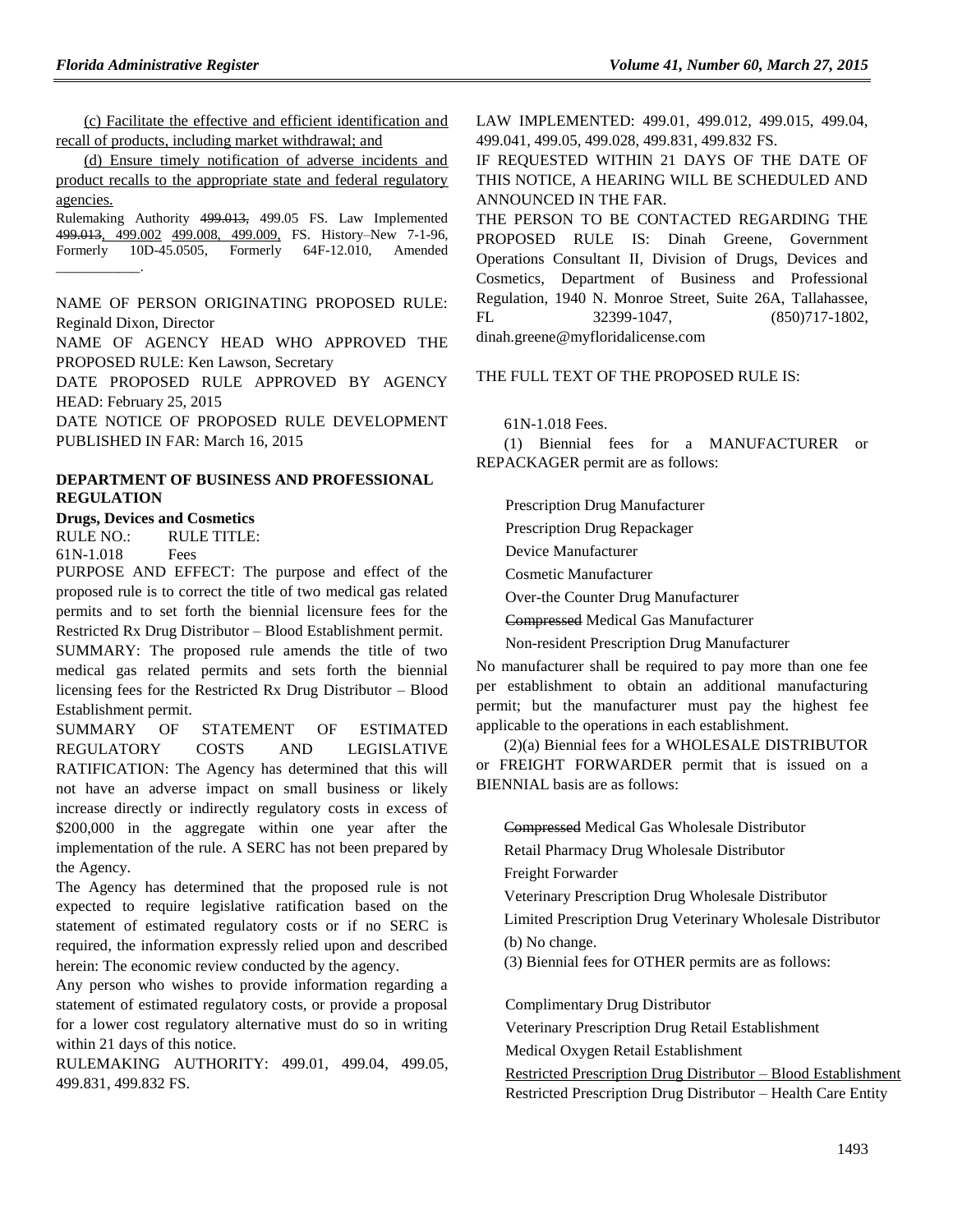Restricted Prescription Drug Distributor - Charitable Organization fish) and two 600ral species (elkhorn and staghorn) that Restricted Prescription Drug Distributor – Reverse Distributor were mistakenly gologd to the latter rule when it was created.

Restricted Prescription Drug Distributor – Destruction RULEMAKING AUTHORITY: Article IV, Section 9, Florida [Constitution](https://www.flrules.org/gateway/flconstitution.asp?id=Article%20IV,%20Section%209,%20Florida%20Constitution)

Restricted Prescription Drug Distributor – Government Programs \$600<br>LAW IMPLEMENTED: Article IV, Section 9, Florida Restricted Prescription Drug Distributor – Institutional Research [Constitution](https://www.flrules.org/gateway/flconstitution.asp?id=Article%20IV,%20Section%209,%20Florida%20Constitution) n; 37602291, Florida Statutes

Third Party Logistics Provider

Health Care Clinic Establishment  $SECTION$  \$255

(4) through (5) No change.

Rulemaking Authority 499.01, 499.04, 499.05, 499.831, 499.832 FS. Law Implemented 499.01, 499.012, 499.015, 499.04, 499.041, 499.05, 499.028, 499.831, 499.832 FS. History–New 7-1-96, Formerly 10D-45.0544, Amended 4-17-01, 7-6-03, 1-1-04, 9-13-04, 2-14-06, 9-5-07, 3-10-09, Formerly 64F-12.018, Amended

NAME OF PERSON ORIGINATING PROPOSED RULE: Reginald D. Dixon, Director

NAME OF AGENCY HEAD WHO APPROVED THE PROPOSED RULE: Ken Lawson, Secretary

DATE PROPOSED RULE APPROVED BY AGENCY HEAD: March 16, 2015

DATE NOTICE OF PROPOSED RULE DEVELOPMENT PUBLISHED IN FAR: April 17, 2014

#### **[FISH AND WILDLIFE CONSERVATION](https://www.flrules.org/gateway/department.asp?id=68)  [COMMISSION](https://www.flrules.org/gateway/department.asp?id=68)**

**[Freshwater Fish and Wildlife](https://www.flrules.org/gateway/organization.asp?id=347)**

RULE NOS.: RULE TITLES:

[68A-27.003](https://www.flrules.org/gateway/ruleNo.asp?id=68A-27.003) Designation of Endangered and Threatened Species; Prohibitions

[68A-27.0031](https://www.flrules.org/gateway/ruleNo.asp?id=68A-27.0031) Marine Endangered and Threatened Species PURPOSE, EFFECT AND SUMMARY: The purpose and effect of this rule amendment is to revise the Florida Endangered and Threatened Species List to reflect Federal listing changes. Rule 68A-27.0012(1) of the Florida Administrative Code requires that when species native to Florida are added or reclassified under the Federal Endangered Species Act (ESA), the species shall be so listed or reclassified in the Florida Administrative Code to reflect the federal designation. Because of recent federal designations, staff is proposing to add seven species of mollusks (Choctaw bean, round ebonyshell, southern kidneyshell, fuzzy pigtoe, narrow pigtoe, tapered pigtoe and southern sandshell); one mammal (Florida bonneted bat); one bird (rufa red knot); two insects (Bartram's scrub-hairstreak, Florida leafwing butterflies); four corals (lobed star, bounder star, mountainous star and rough cactus) to paragraph one of Rule 68A-27.003; F.A.C., change the indicated federal listing for one bird (wood stork) from endangered to threatened; and move one species of coral (pillar coral) from subsection two to subsection one. Staff also proposes to move into Rule 68A-27.003(1) and delete from Rule 68A-27.0031, F.A.C., one fish species (smalltoothed

THIS RULEMAKONG IS UNDERTAKEN PURSUANT TO **SECTION** 

120.54(6), F.S. WRITTEN COMMENTS MAY BE SUBMITTED WITHIN 14 DAYS OF THE DATE OF THIS NOTICE TO: Dr. Thomas Eason, Director, Division of Habitat and Species Conservation, Fish and Wildlife Conservation Commission, 620 South Meridian Street, Tallahassee, Florida 32399-1600.

SUBSTANTIALLY AFFECTED PERSONS MAY WITHIN 14 DAYS OF THE DATE OF THIS NOTICE, FILE AN OBJECTION TO THIS RULEMAKING WITH THE AGENCY. THE OBJECTION SHALL SPECIFY THE PORTIONS OF THE PROPOSED RULE TO WHICH THE PERSON OBJECTS AND THE SPECIFIC REASONS FOR THE OBJECTION.

THE FULL TEXT OF THE PROPOSED RULE IS:

68A-27.003 Designation of Endangered and Threatened Species; Prohibitions.

(1) Federally-designated Endangered and Threatened species:

(a) No person shall take, possess, or sell any of the endangered or threatened species included in this subsection, or parts thereof or their nests or eggs except as allowed by specific federal or state permit or authorization.

(b) The following Federally-designated Endangered and Threatened species shall be afforded the protection afforded under Commission rules and Florida Statutes and under the Federal Endangered Species Act, 16 U.S.C. § 1531 et seq. and its implementing regulations. Species classified as endangered are identified below by (E) and threatened as (T).

(c) Fish:

1. Atlantic sturgeon (*Acipenser oxyrinchus oxyrinchus*)(E); South Atlantic distinct population segment (consistent with 77 Fed. Reg. 5914-5982),

2. Okaloosa darter (*Etheostoma okaloosae*)(T) (consistent with 76 Fed. Reg. 18087-18103),

3. Smalltooth sawfish (*Pristis pectinata)*(E)*.*

(d) Amphibians:

1. Frosted flatwoods salamander (*Ambystoma cingulatum)*(T)*,*

2. Reticulated flatwoods salamander (*Ambystoma bishopi*)(E).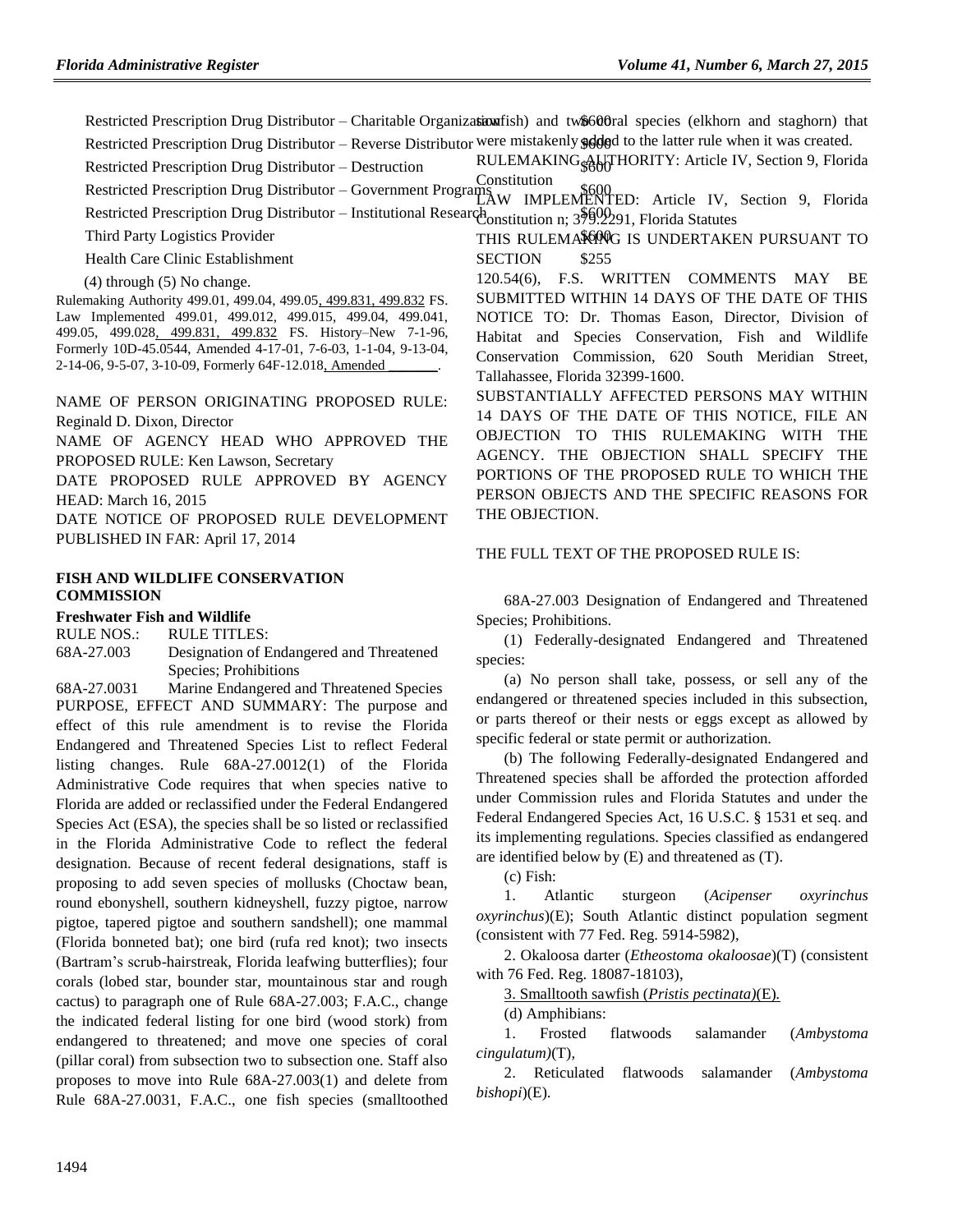(e) Reptiles:

1. American alligator (*Alligator mississippiensis)*(T[S/A]); Listed only because of similarity of appearance to the American crocodile,

2. American crocodile (*Crocodylus acutus*)(T),

3. Atlantic salt marsh snake (*Nerodia clarkii taeniata*)(T),

4. Bluetail mole skink (*Eumeces egregius lividus*)(T),

5. Eastern indigo snake (*Drymarchon corais couperi*)(T),

6. Sand skink (*Neoseps reynoldsi*)(T).

(f) Birds:

1. Audubon's crested caracara (*Polyborus plancus audubonii* (T),

2. Bachman's wood warbler (*Vermivora bachmanii*)(E),

3. Cape Sable seaside sparrow (*Ammodramus maritimus mirabilis*)(E),

4. Everglade snail kite (*Rostrhamus sociabilis plumbeus*)(E),

5. Eskimo curlew (*Numenius borealis*)(E),

6. Florida grasshopper sparrow (*Ammodramus savannarum floridanus*)(E),

7. Florida scrub-jay (*Aphelocoma coerulescens*)(T),

8. Ivory-billed woodpecker (*Campephilus principalis*)(E),

9. Kirtland's wood warbler (*Dendroica kirtlandii*)(E),

10. Piping plover (*Charadrius melodus*)(T),

11. Red-cockaded woodpecker (*Picoides borealis)*(E),

12. Roseate tern (*Sterna dougallii dougallii*)(T),

13. Whooping crane (*Grus americana*)(XN); Listed as experimental population in Florida,

14. Wood stork (*Mycteria americana*)(ET).,

15. Rufa red knot (*Calidris canutus rufa*)(T) (consistent with 79 Fed Reg. 73706-73748).

(g) Mammals:

1. Anastasia Island beach mouse (*Peromyscus polionotus phasma*)(E),

2. Choctawhatchee beach mouse (*Peromyscus polionotus allophrys*)(E),

3. Florida panther (*Puma* (*=Felis*) *concolor coryi*)(E),

4. Florida salt marsh vole (*Microtus pennsylvanicus dukecampbelli*)(E),

5. Gray bat (*Myotis grisescens*)(E),

6. Gray wolf (*Canis lupus*)(E),

7. Indiana bat (*Myotis sodalis*)(E),

8. Key deer (*Odocoileus virginianus clavium*)(E). No person shall feed Key deer by hand or by placing any food that serves to attract such species,

9. Key Largo cotton mouse (*Peromyscus gossypinus allapaticola*)(E),

10. Key Largo woodrat (*Neotoma floridana smalli*)(E),

11. Lower Keys rabbit (*Sylvilagus palustris hefneri*)(E),

12. Perdido Key beach mouse (*Peromyscus polionotus trissyllepsis*)(E),

13. Red wolf (*Canis rufus*)(E),

14. Rice rat (*Oryzomys palustris natator* (E); Lower Keys population west of 7-mile bridge,

15. Southeastern beach mouse (*Peromyscus polionotus niveiventris*)(T),

16. St. Andrew beach mouse (*Peromyscus polionotus peninsularis*)(E).

17. Florida bonneted bat (*Eumops floridanus*)(E) (consistent with 78 Fed. Reg. 61004-61043).

(h) Crustaceans:

Squirrel Chimney Cave shrimp (*Palaemonetes cummingi*)(T).

(i) Insects:

1. American burying beetle (*Nicrophorus americanus*)(E),

2. Cassius blue butterfly (*Leptotes cassius theonus*)(T[S/A]), ceraunus blue butterfly (*Hemiargus ceraunus antibubastus*) (T[S/A]), and nickerbean blue butterfly (*Cyclargus ammon*)(T[S/A]) are listed due to similarity of appearance to Miami blue butterfly (consistent with 77 Fed. Reg. 20948-20986) and as such only the following prohibitions apply to these three species:

a. Incidental take, that is, take that results from, but is not a purpose of, carrying out an otherwise lawful activity will not apply to cassius blue butterfly, ceraunus blue butterfly, and nickerbean blue butterfly.

b. Collection of the cassius blue butterfly, ceraunus blue butterfly, and nickerbean blue butterfly is prohibited in coastal counties south of Interstate 4 and extending to the boundaries of the State of Florida at the endpoints of Interstate 4 at Tampa and Daytona Beach. Specifically, such activities are prohibited in the following counties: Brevard, Broward, Charlotte, Collier, De Soto, Hillsborough, Indian River, Lee, Manatee, Pinellas, Sarasota, St. Lucie, Martin, Miami-Dade, Monroe, Palm Beach, and Volusia.

3. Miami blue butterfly (*Cyclargus thomasi bethunebakeri*)(E) (consistent with 77 Fed. Reg. 20948- 20986),

4. Schaus swallowtail butterfly (*Heraclides aristodemus ponceanus*)(E).

5. Bartram's scrub-hairstreak (*Strymon acis bartrami*)(E) (consistent with 79 Fed. Reg. 47222-47244),

6. Florida leafwing (*Anaea troglodyte floridalis*)(E) (consistent with 79 Fed. Reg. 47222-47244).

(j) Mollusks:

1. Chipola slabshell (mussel) *(Elliptio chiplolaensis)*(T),

2. Fat threeridge (mussel) *(Amblema neislerii)*(E)*,*

3. Gulf moccasinshell (mussel) (*Medionidus penicillatus)*(E)*,*

4. Ochlockonee moccasinshell (mussel) (*Medionidus simpsonianus)*(E)*,*

5. Oval pigtoe (mussel) *(Pleurobema pyriforme*)(E),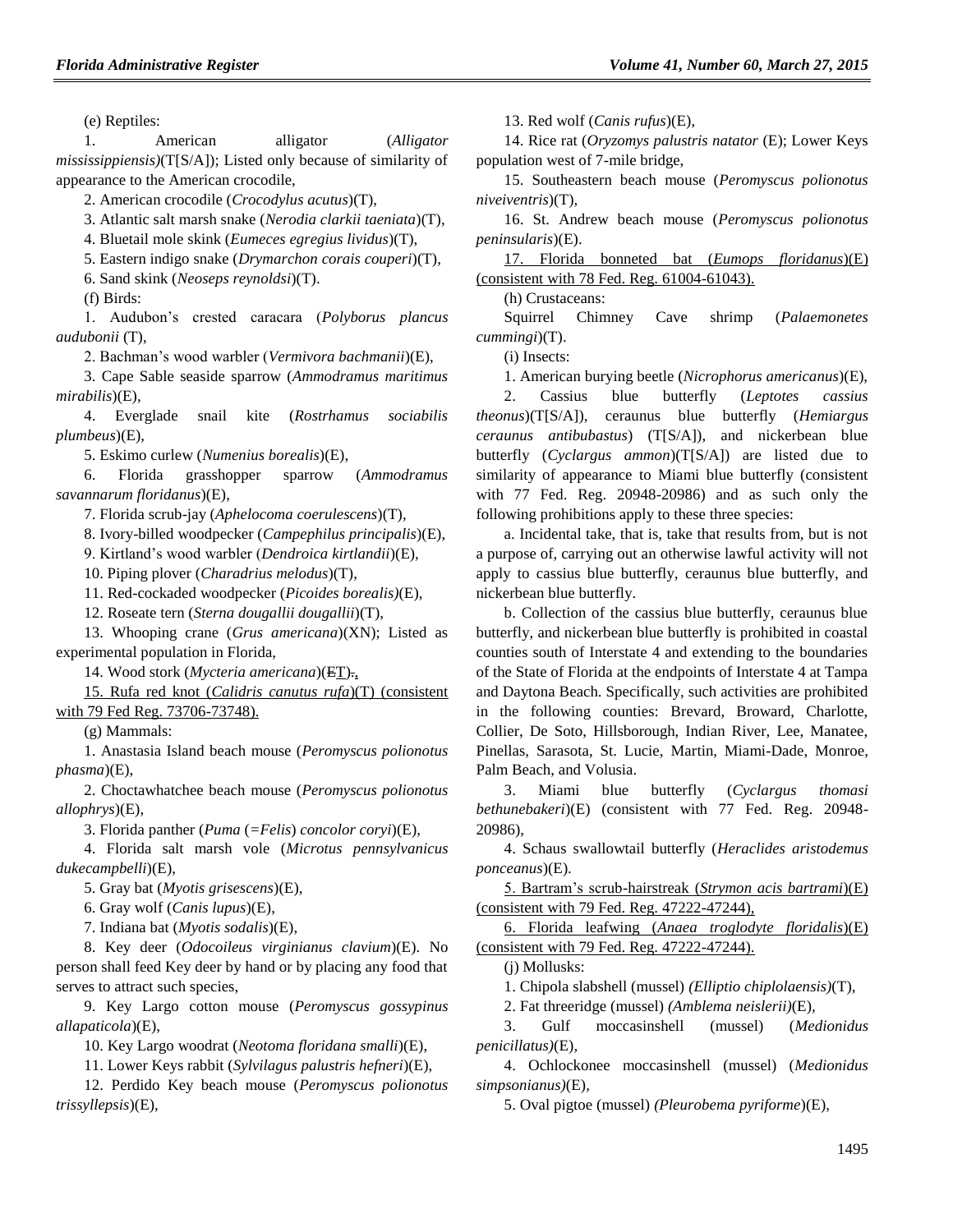6. Purple bankclimber (mussel) *(Elliptoideus sloatianus)*(T),

7. Shinyrayed pocketbook (mussel) (*Lampsilis subangulata)*(E),

8. Stock Island tree snail (*Orthalicus reses [*not incl. *nesodryas])*(T).

9. Choctaw bean (*Villosa choctawensis*)(E) (consistent with 77 Fed. Reg. 61664-61719),

10. Round ebonyshell (*Fusconaia rotulata*)(E) (consistent with 77 Fed. Reg. 61664-61719),

11. Southern kidneyshell (*Ptychobranchus jonesi*)(E) (consistent with 77 Fed. Reg. 61664-61719),

12. Fuzzy pigtoe (*Pleurobema strodeanum*)(T) (consistent with 77 Fed. Reg. 61664-61719),

13. Narrow pigtoe (*Fusconaia escambia*)(T) (consistent with 77 Fed. Reg. 61664-61719),

14. Tapered pigtoe (*Fusconaia burki*)(T) (consistent with 77 Fed. Reg. 61664-61719),

15. Southern sandshell *(Hamiota australis*)(T) (consistent with 77 Fed. Reg. 61664-61719).

(k) Corals:

1. Elkhorn coral (*Acropora palmata)*(T)*,*

2. Staghorn coral (*Acropora cervicornis)*(T)*.*

3. Pillar coral (*Dendrogyra cylindricus*)(T) (consistent with 79 Fed. Reg. 53852-54123),

4. Lobed star coral (*Orbicella annularis*) (T) (consistent with 79 Fed. Reg. 53852-54123),

5. Moutainous star coral (*Orbicella faveolata*) (T) (consistent with 79 Fed. Reg. 53852-54123),

6. Boulder star coral (*Orbicella franksi*) (T) (consistent with 79 Fed. Reg. 53852-54123),

7. Rough cactus coral (*Mycetophyllia ferox*) (T) (consistent with 79 Fed. Reg. 53852-54123).

(2) State-designated Threatened species:

(a) No person shall take, possess, or sell any threatened species included in this subsection or parts thereof or their nests or eggs except as authorized by Commission rule or by permit from the Commission.

(b) The species in this subsection are hereby declared to be State-designated Threatened Species, and shall be afforded the protective provisions specified.

(c) Fish:

1. Blackmouth shiner (*Notropis melanostomus*),

2. Crystal darter (*Crystallaria asprella*),

3. Key silverside (*Menidia conchorum*).

(d) Reptiles:

1. Florida brownsnake (*Storeria victa*); lower Keys population only,

2. Peninsula ribbon snake (*Thamnophis sauritus sackenii*); lower Keys population only,

3. Gopher tortoise (*Gopherus polyphemus*). The Gopher tortoise shall be afforded the protective provisions specified in this subparagraph. No person shall take, attempt to take, pursue, hunt, harass, capture, possess, sell or transport any gopher tortoise or parts thereof or their eggs, or molest, damage, or destroy gopher tortoise burrows, except as authorized by Commission permit or when complying with Commission approved guidelines for specific actions which may impact gopher tortoises and their burrows. A gopher tortoise burrow is a tunnel with a cross-section that closely approximates the shape of a gopher tortoise. Permits will be issued based upon whether issuance would further management plan goals and objectives.

4. Key ringneck snake (*Diadophis punctatus acricus*),

5. Rim rock crowned snake (*Tantilla oolitica*),

6. Short-tailed snake (*Stilosoma extenuatum*),

7. Striped mud turtle (*Kinosternon baurii*); lower Keys population only.

(e) Birds:

1. Florida sandhill crane (*Grus canadensis pratensis*),

2. Least tern (*Sterna antillarum*),

3. Snowy plover (*Charadrius alexandrinus*),

4. Southeastern American kestrel (*Falco sparverius paulus*),

5. White-crowned pigeon (*Patagioenas leucocephala*).

(f) Mammals:

1. Big Cypress fox squirrel (*Sciurus niger avicennia*),

2. Everglades mink (*Neovison vison evergladensis*),

3. Florida mastiff bat (*Eumops glaucinus floridanus*). (g) Corals:

Pillar coral (Dendrogyra cylindricus)

Rulemaking Authority Art. IV, Sec. 9, Fla. Const. Law Implemented Art. IV, Sec. 9, Fla. Const. History–New 8-1-79, Amended 6-22-80, 7-1-83, 7-1-84, 7-1-85, Formerly 39-27.03, Amended 6-1-86, 5-10- 87, 4-27-89, 9-14-93, 6-23-99, Formerly 39-27.003. Amended 12-16- 03, 7-20-09, 11-8-10, 11-14-11, 8-23-12, 9-19-12, .

68A-27.0031 Marine Endangered and Threatened Species.

(1) Under the Florida constitutional revision that revised Article IV, Section 9 of the Florida Constitution and created Article XII, Section 22, the Commission's constitutional authority does not include authority to regulate marine life when those species meet the definition of endangered and threatened species as those terms were defined in Section 372.072, F.S. (1997).

(2) The following species are Marine endangered and threatened species:

(a) Fish:

1. Gulf sturgeon (*Acipenser oxyrinchus [=oxyrhynchus] desotoi)*(T)*,*

2. Shortnose sturgeon (*Acipenser brevirostrum)*(E),.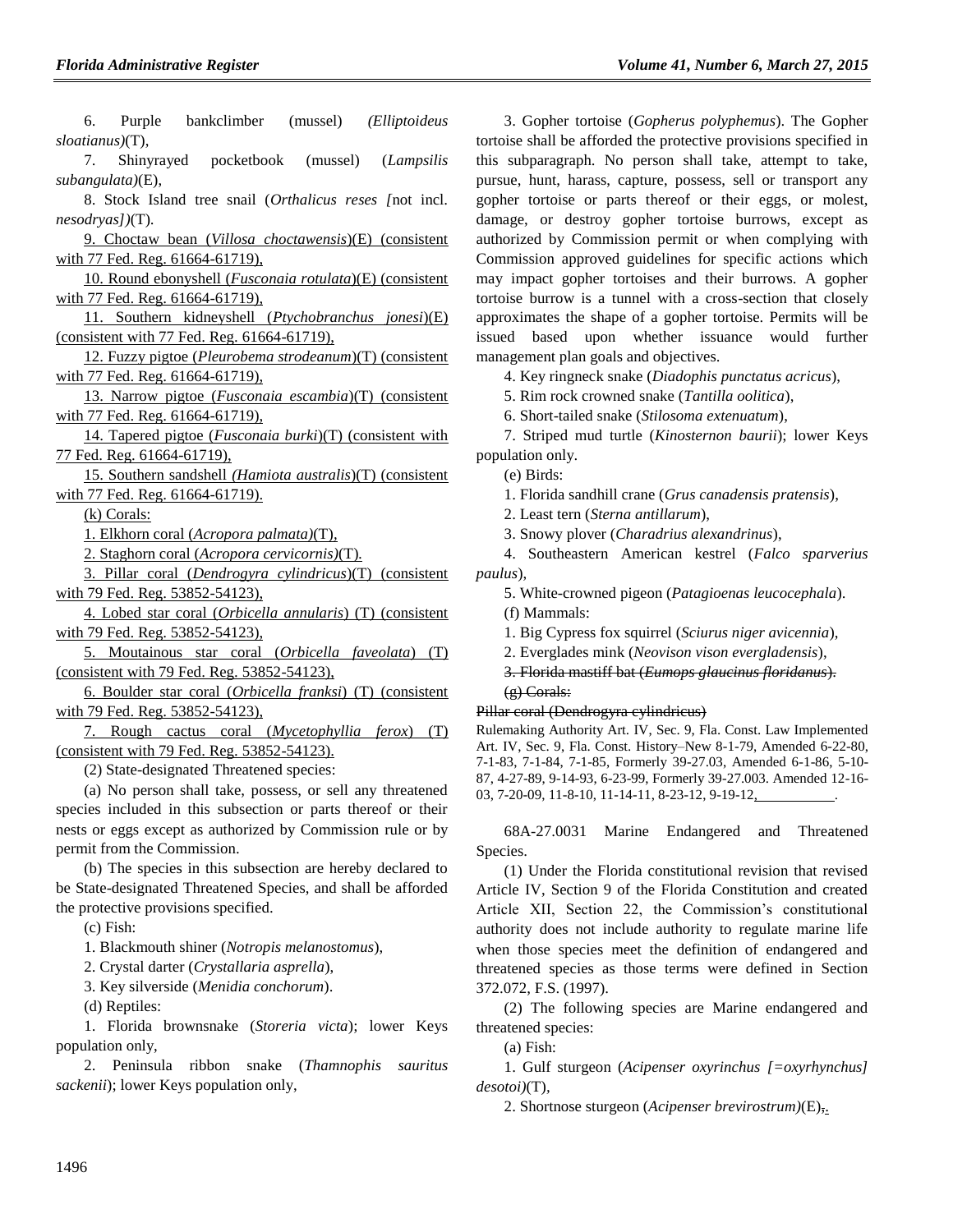#### 3. Smalltooth sawfish (*Pristis pectinata)*(E)*.*

(b) Reptiles:

- 1. Green sea turtle (*Chelonia mydas*)(E),
- 2. Hawksbill sea turtle (*Eretmochelys imbricata*)(E),
- 3. Kemp's ridley sea turtle (*Lepidochelys kempii*)(E),
- 4. Leatherback sea turtle (*Dermochelys coriacea*)(E),
- 5. Loggerhead sea turtle (*Caretta caretta*)(T),

(c) Mammals:

- 1. Caribbean monk seal (*Monachus tropicalis*)(E)*,*
- 2. Finback whale (*Balaenoptera physalus*)(E),
- 3. West Indian manatee (*Trichechus manatus*)(E),
- 4. Humpback whale (*Megaptera novaeangliae*)(E),
- 5. North Atlantic right whale (*Eubalaena glacialis*)(E),
- 6. Sei whale (*Balaenoptera borealis*)(E),
- 7. Sperm whale (*Physeter macrocephalus*)(E),

(d) Corals:

- 1. Elkhorn coral (*Acropora palmata)*(T)*,*
- 2. Staghorn coral (*Acropora cervicornis)*(T)*.*

Rulemaking Authority 379.1025 FS. Law Implemented 379.2291 FS. History–New 11-14-11,

# Section III Notice of Changes, Corrections and Withdrawals

#### **[DEPARTMENT OF AGRICULTURE AND CONSUMER](https://www.flrules.org/gateway/department.asp?id=5)  [SERVICES](https://www.flrules.org/gateway/department.asp?id=5)**

#### **[Division of Consumer Services](https://www.flrules.org/gateway/organization.asp?id=170)**

| <b>RULE NOS.:</b> | <b>RULE TITLES:</b>                         |
|-------------------|---------------------------------------------|
| 5J-17.001         | Probable Cause Panel                        |
| 5J-17.010         | Grounds for Discipline                      |
| 5J-17.032         | Content of Examination                      |
| 5J-17.040         | Continuing Education Requirements for       |
|                   | Reactivation of Inactive License            |
| 5J-17.041         | Continuing Education Credit for Biennial    |
|                   | Renewal                                     |
| 5J-17.044         | <b>Obligations of Continuing Education</b>  |
|                   | Providers                                   |
| 5J-17.048         | Reinstatement of Null and Void License      |
| 5J-17.050         | Minimum Technical Standards: Definitions    |
| 5J-17.051         | Minimum Technical Standards: General        |
|                   | Survey, Map, and Report Content             |
|                   | Requirements                                |
| 5J-17.052         | Minimum Technical Standards: Specific       |
|                   | Survey, Map, and Report Requirements        |
| 5J-17.053         | Standards of Practice: Professional Matters |
|                   | in Surveying and Mapping                    |
|                   | NOTICE OF CHANGE                            |
|                   |                                             |

Notice is hereby given that the following changes have been made to the proposed rule in accordance with subparagraph 120.54(3)(d)1., F.S., published in Vol. 40 No. 250, December 30, 2014 issue of the Florida Administrative Register.

5J-17.001 Probable Cause Panel.

(1) through (3) No change.

Rulemaking Authority 120.53(1), 472.008, 472.033(4) FS. Law Implemented 120.53(1)(c), 472.033(4) FS. History–New 2-7-91, Amended 3-23-93, Formerly 21HH-1.0051, Amended 5-31-95, 7-27- 00, Formerly 61G17-1.0051, Amended

5J-17.010 Grounds for Discipline.

No change to unnumbered preamble.

(1) through (7) No change.

Rulemaking Authority 472.008, 472.027 FS. Law Implemented 472.015, 472.025, 472.02, 472.027, 472.0351(1)(f), (g), (h), (2) FS. History–New 1-3-80, Formerly 21HH-2.01, Amended 9-1-88, Formerly 21HH-2.001, Amended 6-1-95, 10-13-97, 9-19-06, Formerly 61G17-2.001, Amended \_\_\_\_\_\_\_.

5J-17.032 Content of Examination.

(1) through (2) No change.

(3) The Florida Jurisdictional Multiple Choice Examination shall be based on Florida's laws and rules regarding the practice of surveying and mapping. The following areas shall be tested on the examination and will be weighted approximately as designated:

| Statute/Rule                  | Area Tested                                              | Assigned Weight |
|-------------------------------|----------------------------------------------------------|-----------------|
| Chapter 177, Part I, F.S.     | Platting                                                 |                 |
| Chapter 177, Part II, F.S.    | <b>Coastal Mapping</b>                                   |                 |
| Chapter 161, F.S.             |                                                          | 30%             |
| Chapter 62B-33, F.A.C         |                                                          |                 |
| Chapter 177, Part III, F.S.   | <b>Restoration of Corners</b>                            |                 |
| Chapter 472, F.S.             | Land<br>Surveying<br>and                                 | 15%             |
|                               | Mapping                                                  |                 |
| Chapter 718, F.S.             | Condominiums                                             | 5%              |
| Chapter 95, F.S.              | <b>Adverse Possession</b>                                | 5%              |
| 5J-17.007.<br>5J-17.001<br>to | Organization & Purpose                                   |                 |
| F.A.C.                        | Grounds for Discipline                                   |                 |
| 5J-17.010<br>5J-17.016.<br>to | <b>Continuing Education</b>                              |                 |
| F.A.C.                        | <b>Standards of Practice</b>                             |                 |
| 5J-17.040<br>5J-17.047.<br>to |                                                          |                 |
| F.A.C                         | Seals.<br>Signatures<br>and                              | 40%             |
|                               | 5J-17.050 to 5J-17.053 5J- Certificates of Authorization |                 |
| 17.052, F.A.C.                | Penalties                                                |                 |
| 5J-17.060<br>5J-17.062.<br>to |                                                          |                 |
| F.A.C.                        |                                                          |                 |
| 5J-17.080<br>5J-17.085.<br>to |                                                          |                 |
| F.A.C.                        |                                                          |                 |
| Chapter 472, F.S., and        | Department of Agriculture                                |                 |
| Section 287.055, F.S.         | and Consumer Services                                    |                 |
|                               | General<br>provisions 5%                                 |                 |
|                               | Consultants'<br>Competitive                              |                 |
|                               | <b>Negotiation Act</b>                                   |                 |

Rulemaking Authority 472.0131, 472.027 FS. Law Implemented 472.0131, 472.027 FS. History–New 1-3-80, Amended 1-25-84, Formerly 21HH-4.02, Amended 9-16-87, 12-13-88, 8-30-92, Formerly 21HH-4.002, Amended 5-30-95, 5-17-99, 7-9-00, 10-31- 08, Formerly 61G17-4.002,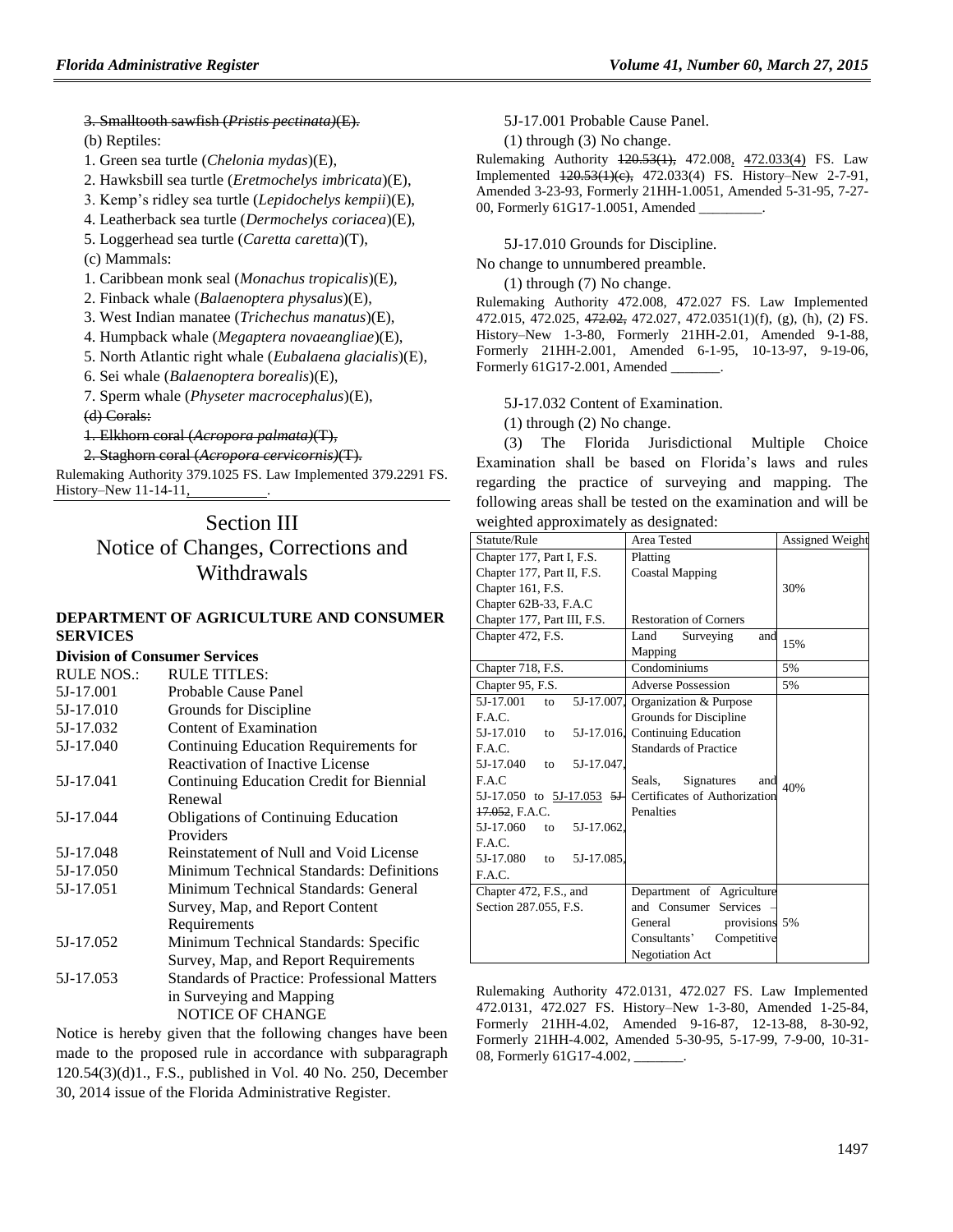5J-17.040 Continuing Education Requirements for Reactivation of Inactive License.

No change.

Rulemaking Authority 472.019(2), 472.027 FS. Law Implemented 472.019(2), 472.027 FS. History–New 10-29-80, Formerly 21HH-5.01, Amended 2-7-91, Formerly 21HH-5.001, Amended 3-28-94, 5- 30-95, 10-13-97, 6-29-00, 6-22-03, 6-20-06, 1-29-07, Formerly 61G17-5.001, Amended \_\_\_\_\_\_\_.

5J-17.041 Continuing Education Credit for Biennial Renewal**.**

No change.

Rulemaking Authority 472.008, 472.018, 472.027 FS. Law Implemented 472.018, 472.027 FS. History–New 3-28-94, Amended 5-30-95, 9-21-98, 7-27-00, 6-22-03, 6-23-05, 6-20-06, Formerly 61G17-5.0031, Amended 10-17-12,

5J-17.044 Obligations of Continuing Education Providers. No change.

Rulemaking Authority 472.008, 472.011, 472.018, 472.027 FS. Law Implemented 472.018, 472.027 FS. History–New 3-28-94, Amended 5-30-95, 7-27-00, 8-18-03, 8-18-04, 12-28-05, 1-29-07, Formerly 61G17-5.0043, Amended 10-17-12,

5J-17.048 Reinstatement of Null and Void License.

(1) An applicant seeking reinstatement of a license which has become null and void shall submit Submit a Florida Surveyor and Mapper application for reinstatement of a null and void surveyor and mapper license in which the applicant shall:

(a) through (i) No change.

(2) through (3) No change.

Rulemaking Authority 472.0202, 472.027 FS. Law Implemented 472.0202, 472.027 FS. History–New 6-20-06, Formerly 61G17- 10.001, Amended

5J-17.050 Definitions.

As used in this chapter, the following terms have the following meanings:

(1) through (13) No change.

(14) Work Pproduct: the final drawings, plans, specifications, plats, reports, and all related calculations and field notes of the professional surveyor and mapper in responsible charge or made under his/her supervision.

(15) No change.

(16) Faithful Agent: a licensee acting in professional surveying matters who safeguards as confidential any information obtained by the licensee as to the business affairs, technical methods or processes of a client or employer, and who avoids or discloses a conflict of interest that might influence the licensee's actions or judgment.

(17) Conflict of Interest: a conflict between one's duty to act for the benefit of the public or a specific individual or entity, and the interests of self or others; which conflict has the potential of influencing, or the appearance of influencing, the exercise of one's professional judgment in carrying out that duty.

Rulemaking Authority 472.008, 472.027 FS. Law Implemented 472.027 FS. History–New 9-1-81, Formerly 21HH-6.02, Amended 12-18-88, Formerly 21HH-6.002, Amended 12-25-95, 5-25-99, 3-25- 01, 3-13-03, 4-4-06, Formerly 61G17-6.002, Amended \_

5J-17.051 Standards of Practice: General Survey, Map, and Report Content Requirements.

No change.

Rulemaking Authority 472.008, 472.027 FS. Law Implemented 472.025, 472.027 FS. History–New 9-1-81, Amended 7-29-85, Formerly 21HH-6.03, Amended 12-18-88, 11-27-89, 5-26-91, Formerly 21HH-6.003, Amended 12-25-95, 5-13-96, 11-3-97, 5-25- 99, 4-4-06, 8-31-06, 8-18-08, Formerly 61G17-6.003, Amended  $\overline{\phantom{a}}$ 

5J-17.052 Standards of Practice: Specific Survey, Map, and Report Requirements.

No change.

*Rulemaking Authority 472.008, 472.027 FS. Law Impleme*nted 472.027 FS. History–New 9-1-81, Formerly 21HH-6.04, Amended 12-18-88, Formerly 21HH-6.004, Amended 12-25-95, 5-13-96, 5-25- 99, 4-4-06, 8-31-06, 8-18-08, Formerly 61G17-6.004, Amended  $\overline{\phantom{a}}$ 

*5J-17.053 Standards of Practice: Professional Matters in Surveying and Mapping.*

No change.

Rulemaking Authority 472.027 FS. Law Implemented 472.027. History-New \_\_\_\_\_\_\_\_.

# Section IV Emergency Rules

# NONE

## Section V

# Petitions and Dispositions Regarding Rule Variance or Waiver

## [DEPARTMENT OF HIGHWAY SAFETY AND MOTOR](https://www.flrules.org/gateway/department.asp?id=15)  [VEHICLES](https://www.flrules.org/gateway/department.asp?id=15)

[Division of Driver Licenses](https://www.flrules.org/gateway/organization.asp?id=40)

RULE NO. RULE TITLE

[15A-10.014](https://www.flrules.org/gateway/ruleNo.asp?id=15A-10.014) Cost Standards and Allocations

NOTICE IS HEREBY GIVEN that on March 16, 2015, the Department of Highway Safety and Motor Vehicles received a petition for Variance or Waiver from Barbara L. Reincke, Executive Director of West Central Florida Driver Improvement, Inc., 225 N.E. 14th Street, Ocala, FL 34470. Pursuant to Section 120.542, F.S., and Rule 28-104.002,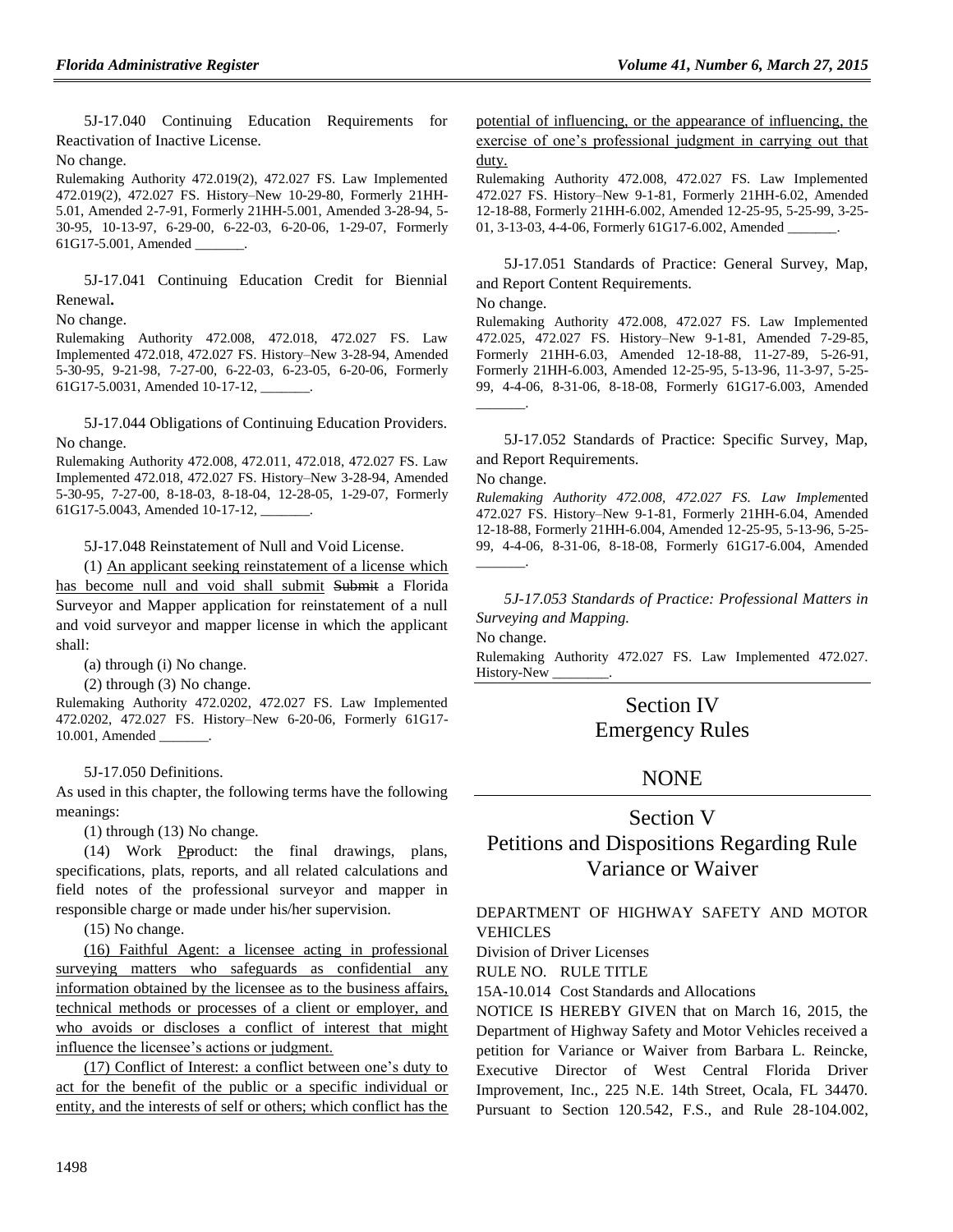F.A.C., the Petitioner is seeking a variance from or a waiver of paragraph 15A-10.014(2)(d), F.A.C., to allow for employer contribution to their 403(b) retirement plan in excess of the limit currently set for FRS employer contribution to the Regular Class of employees.

A copy of the Petition for Variance or Waiver may be obtained by contacting: Todd Sumner, Assistant General Counsel, Department of Highway Safety and Motor Vehicles, 2900 Apalachee Parkway, A-432, Tallahassee, Florida 32399- 0504.

The Department will accept comments concerning the Petition for 14 days from the date of publication of this notice. To be considered, comments must be received on or before 5:00 p.m. on April 10, 2015.

[DEPARTMENT OF BUSINESS AND PROFESSIONAL](https://www.flrules.org/gateway/department.asp?id=61)  [REGULATION](https://www.flrules.org/gateway/department.asp?id=61)

[Division of Hotels and Restaurants](https://www.flrules.org/gateway/organization.asp?id=249)

RULE NO.: RULE TITLE:

[61C-5.001](https://www.flrules.org/gateway/ruleNo.asp?id=61C-5.001) Safety Standards

NOTICE IS HEREBY GIVEN that on March 24, 2015, the Department of Business and Professional Regulation, Division of Hotels and Restaurants, Bureau of Elevator Safety, received a petition for B112 at Universal Studios. Petitioner seeks an emergency variance of the requirements of ASME A17.1, Section 2.4.1.5 and 2.15.92, as adopted by subsection 61C-5.001(1), F.A.C., to request the use of a retracting toe guard which poses a significant economic/financial hardship. Any interested person may file comments within 5 days of the publication of this notice with Doug Melvin, Bureau of Elevator Safety, 1940 North Monroe Street, Tallahassee, Florida 32399-1013 (VW2015-076).

A copy of the Petition for Variance or Waiver may be obtained by contacting: Doug Melvin, Bureau of Elevator Safety, 1940 North Monroe Street, Tallahassee, Florida 32399-1013.

[DEPARTMENT OF BUSINESS AND PROFESSIONAL](https://www.flrules.org/gateway/department.asp?id=61)  [REGULATION](https://www.flrules.org/gateway/department.asp?id=61)

[Division of Hotels and Restaurants](https://www.flrules.org/gateway/organization.asp?id=249)

RULE NO.: RULE TITLE:

[61C-5.001](https://www.flrules.org/gateway/ruleNo.asp?id=61C-5.001) Safety Standards

The Department of Business and Professional Regulation, Division of Hotels and Restaurants, Bureau of Elevator Safety hereby gives notice:

On March 26, 2015, the Division issued an order. The Final Order was in response to a Petition for an emergency Variance from Habitat at Hideaway, filed March 17, 2015, and advertised on March 20, 2015, in Vol. 41, No. 55, of the Florida Administrative Register. No comments were received in response to the petition. The Final Order on the Petition for Variance grants the Petitioner a variance from Rule 2.27.3.2.1

ASME A17.1b, 2009 edition, as adopted by paragraph 61C-5.001(1)(a), F.A.C., from providing phase I emergency recall operation by fire alarm initiating devices because the Petitioner has demonstrated that the purpose of the underlying statute has been met and that Petitioner would suffer a substantial hardship if required to comply with this rule (VW2015-067).

A copy of the Order or additional information may be obtained by contacting: Doug Melvin, Bureau of Elevator Safety, 1940 North Monroe Street, Tallahassee, Florida 32399-1013.

[DEPARTMENT OF BUSINESS AND PROFESSIONAL](https://www.flrules.org/gateway/department.asp?id=61)  [REGULATION](https://www.flrules.org/gateway/department.asp?id=61)

[Board of Professional Engineers](https://www.flrules.org/gateway/organization.asp?id=267)

RULE NO.: RULE TITLE:

[61G15-20.007](https://www.flrules.org/gateway/ruleNo.asp?id=61G15-20.007) Educational Requirements for Applicants Without EAC/ABET Accredited Engineering Degrees

The Board of Professional Engineers hereby gives notice of the issuance of an Order regarding the Petition for Variance, filed on March 3, 2014, by Daniel Joita. The Notice of Petition for Waiver or Variance was published in Vol. 40, No. 16, of the January 24, 2014, Florida Administrative Register. Petitioner sought a waiver or variance of subsection 61G15- 20.007(1), F.A.C., with respect to the requirement that each applicant for a Florida engineers license must demonstrate the completion of 16 college semester credit hours in Humanities and Social Sciences.

The Board's Order, filed on February 10, 2015, grants the petition finding that the petition was in substantial compliance with the provisions of Section 120.542, Florida Statutes, and Chapter 28-104, Florida Administrative Code. The Board found that the applicant has otherwise shown that the application of the rule would violate principles of fairness as applied to him.

A copy of the Order or additional information may be obtained by contacting: Zana Raybon, Executive Director, Board of Professional Engineers, 2369 North Monroe Street, Suite B-112, Tallahassee, Florida 32801.

### [DEPARTMENT OF BUSINESS AND PROFESSIONAL](https://www.flrules.org/gateway/department.asp?id=61)  [REGULATION](https://www.flrules.org/gateway/department.asp?id=61)

[Board of Professional Engineers](https://www.flrules.org/gateway/organization.asp?id=267)

RULE NO.: RULE TITLE:

[61G15-20.007](https://www.flrules.org/gateway/ruleNo.asp?id=61G15-20.007) Educational Requirements for Applicants Without EAC/ABET Accredited Engineering Degrees

NOTICE IS HEREBY GIVEN that on February 27, 2015, the Board of Professional Engineers, received a petition for Variance or Waiver, filed by Sivakumar Munuswamy, Ph.D. The Petitioner seeks the Variance or Waiver from Rule 61G15-20.007, F.A.C., with respect to the requirement that each applicant for a Florida engineers license must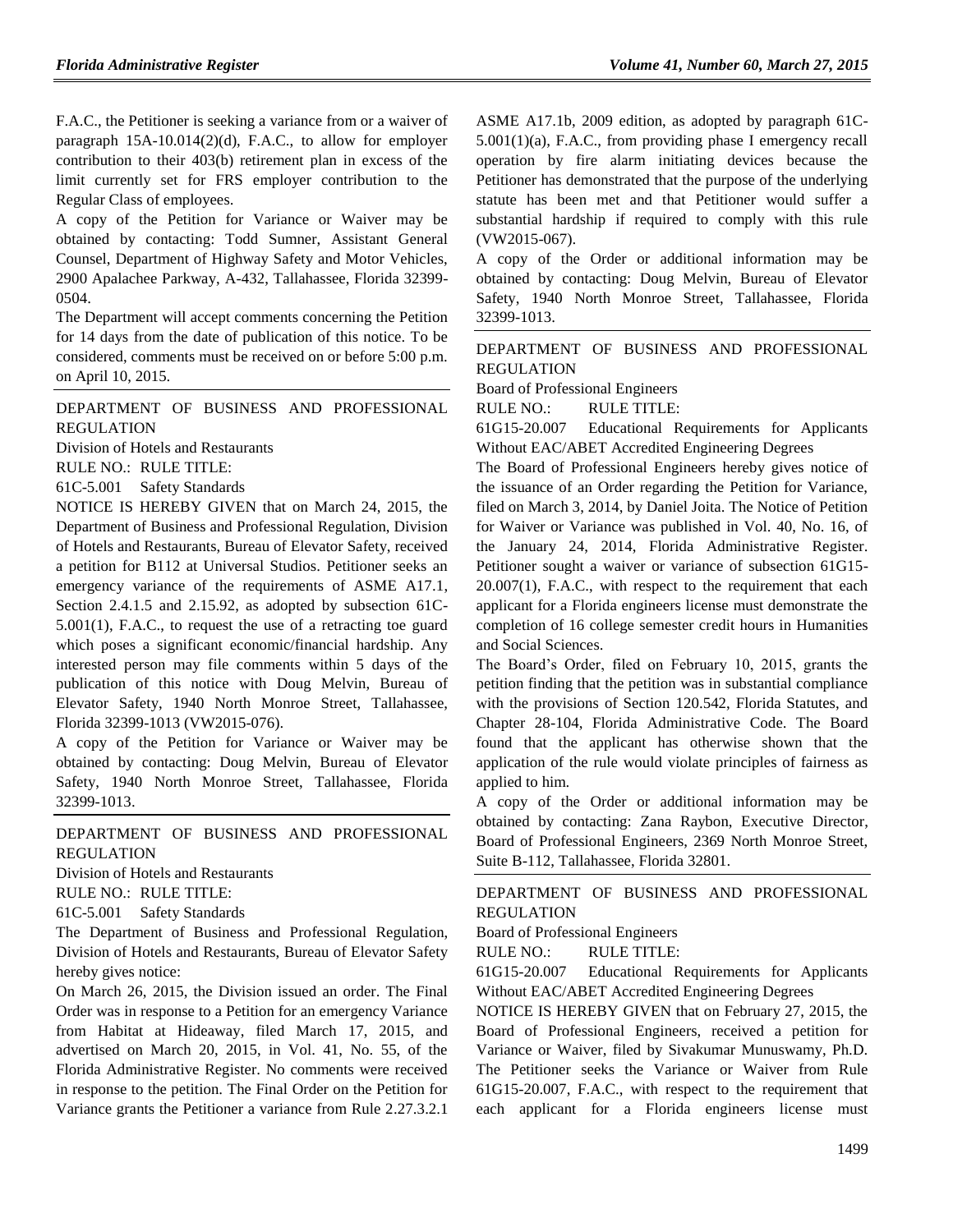demonstrate the completion of a substantial equivalency for the general education course requirements.

The Board will address this Petition at its next meeting.

Comments on this petition should be filed with the Board of Professional Engineers, 2507 Callaway Road, Suite 200, Tallahassee, FL 32303-5268, within 14 days of publication of this notice.

A copy of the Petition for Variance or Waiver may be obtained by contacting: Zana Raybon, Executive Director, Board of Professional Engineers, at the above address or (850)521-0500.

[DEPARTMENT OF BUSINESS AND PROFESSIONAL](https://www.flrules.org/gateway/department.asp?id=61)  [REGULATION](https://www.flrules.org/gateway/department.asp?id=61)

[Board of Professional Engineers](https://www.flrules.org/gateway/organization.asp?id=267)

RULE NO.: RULE TITLE:

[61G15-20.001](https://www.flrules.org/gateway/ruleNo.asp?id=61G15-20.001) Definitions

The Board of Professional Engineers hereby gives notice of the issuance of an Order regarding the Petition for Variance, filed on December 9, 2014, by Louis Kneip. The Notice of Petition for Waiver or Variance was published in Vol. 40, No. 244, of the December 18, 2014, Florida Administrative Register. Petitioner sought a waiver or variance of subsection 61G15-20.0015(5), F.A.C., which allows an applicant with a non-EAC/ABET engineering degree to meet the education requirements of Rule 61G15-20.007, F.A.C., without the need to have the education evaluated, if the applicant has been licensed for 15 years as a professional engineer and demonstrates 20 years of engineering experience.

The Board's Order, filed on March 13, 2015, denied the petition finding that the petition was in substantial compliance with the provisions of Section 120.542, Florida Statutes, and Chapter 28-104, Florida Administrative Code. Petitioner has not otherwise met the purpose of the underlying statute. The Board is precluded from granting the petition because granting of the petition would violate statute.

A copy of the Order or additional information may be obtained by contacting: Zana Raybon, Executive Director, Board of Professional Engineers, 2369 North Monroe Street, Suite B-112, Tallahassee, Florida 32801.

## [DEPARTMENT OF HEALTH](https://www.flrules.org/gateway/department.asp?id=64)

## [Board of Massage Therapy](https://www.flrules.org/gateway/organization.asp?id=330)

NOTICE IS HEREBY GIVEN that on March 20, 2015, the Board of Massage Therapy received a petition for Simone Muscolino, seeking a variance or waiver of subsection 480.003(9), F.S., and paragraph 64B7-32.002(2)(a), F.A.C., regarding the requirements for proof of graduation. Comments on this petition should be filed with the Board of Massage Therapy, 4052 Bald Cypress Way, Bin #C06, Tallahassee, Florida 32399-3258, within 14 days of publication of this notice.

A copy of the Petition for Variance or Waiver may be obtained by contacting: Christy Robinson, Executive Director, Board of Massage Therapy, 4052 Bald Cypress Way, Bin #C06, Tallahassee, Florida 32399-3258, (850)245-4588 or by email: [christy.robinson@flhealth.gov.](mailto:christy.robinson@flhealth.gov)

# Section VI Notice of Meetings, Workshops and Public **Hearings**

## [DEPARTMENT OF AGRICULTURE AND CONSUMER](https://www.flrules.org/gateway/department.asp?id=5)  [SERVICES](https://www.flrules.org/gateway/department.asp?id=5)

The Florida State Fair Authority, Agribusiness Committee announces a public meeting to which all persons are invited.

DATE AND TIME: April 13, 2015, 10:00 a.m.

PLACE: Florida State Fairgrounds

GENERAL SUBJECT MATTER TO BE CONSIDERED: Old and New Business.

A copy of the agenda may be obtained by contacting: Sonia Velez at (813)627-4221.

Pursuant to the provisions of the Americans with Disabilities Act, any person requiring special accommodations to participate in this workshop/meeting is asked to advise the agency at least 2 days before the workshop/meeting by contacting: Sonia Velez at (813)627-4221. If you are hearing or speech impaired, please contact the agency using the Florida Relay Service, 1(800)955-8771 (TDD) or 1(800)955- 8770 (Voice).

For more information, you may contact: Sonia Velez at (813)627-4221.

## [DEPARTMENT OF AGRICULTURE AND CONSUMER](https://www.flrules.org/gateway/department.asp?id=5)  [SERVICES](https://www.flrules.org/gateway/department.asp?id=5)

The Florida State Fair Authority, Finance Committee announces a public meeting to which all persons are invited.

DATE AND TIME: April 13, 2015, 10:30 a.m.

PLACE: Florida State Fairgrounds

GENERAL SUBJECT MATTER TO BE CONSIDERED: Old and New Business.

A copy of the agenda may be obtained by contacting: Sonia Velez at (813)627-4221.

Pursuant to the provisions of the Americans with Disabilities Act, any person requiring special accommodations to participate in this workshop/meeting is asked to advise the agency at least days before the workshop/meeting by contacting: Sonia Velez at (813)627-4221. If you are hearing or speech impaired, please contact the agency using the Florida Relay Service, 1(800)955-8771 (TDD) or 1(800)955- 8770 (Voice).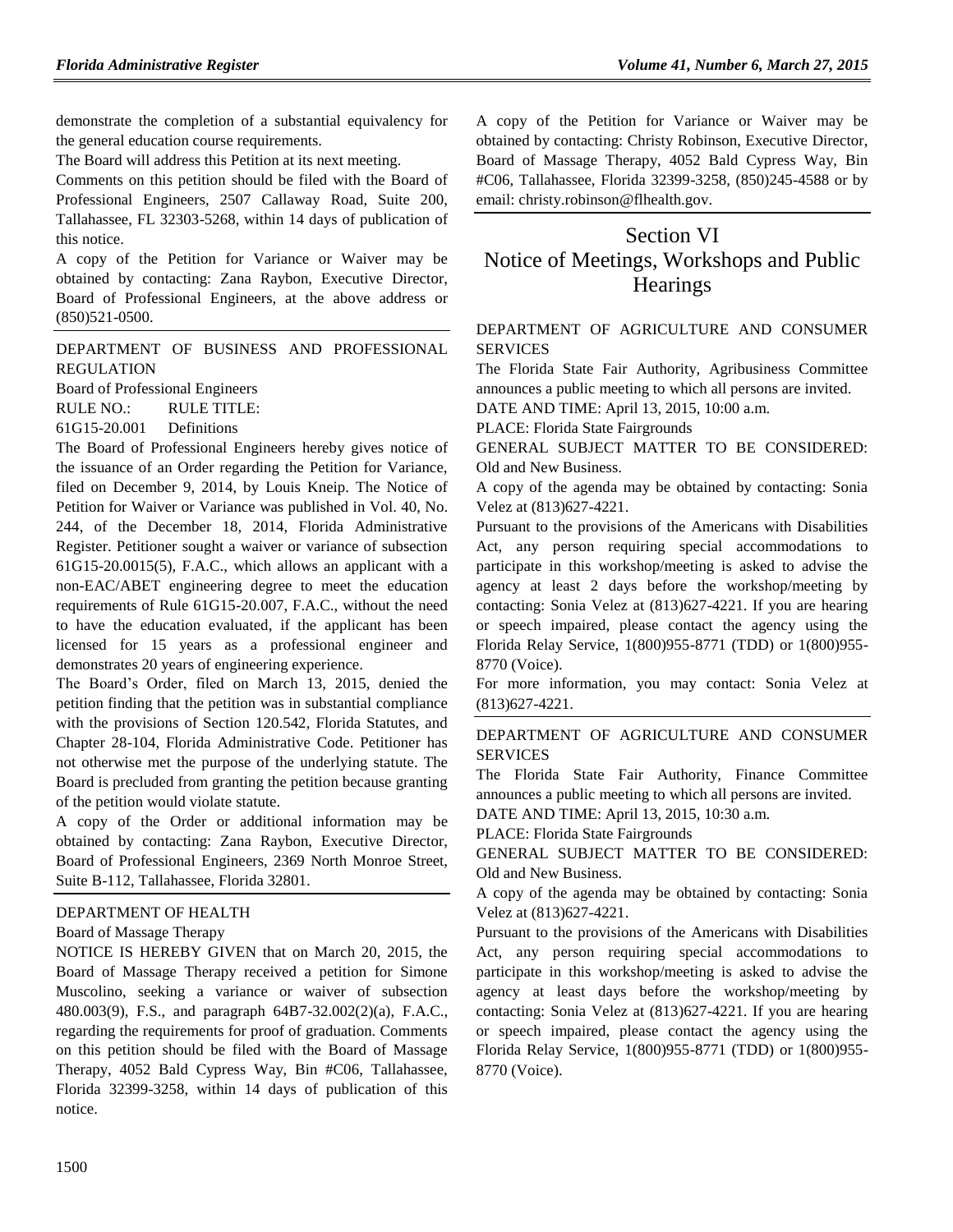For more information, you may contact: Sonia Velez at (813)627-4221.

### [DEPARTMENT OF AGRICULTURE AND CONSUMER](https://www.flrules.org/gateway/department.asp?id=5)  [SERVICES](https://www.flrules.org/gateway/department.asp?id=5)

The Florida State Fair Authority, Marketing Committee announces a public meeting to which all persons are invited. DATE AND TIME: April 13, 2015, 11:00 a.m.

PLACE: Florida State Fairgrounds

GENERAL SUBJECT MATTER TO BE CONSIDERED: Old and New Business.

A copy of the agenda may be obtained by contacting: Sonia Velez at (813)627-4221.

Pursuant to the provisions of the Americans with Disabilities Act, any person requiring special accommodations to participate in this workshop/meeting is asked to advise the agency at least 2 days before the workshop/meeting by contacting: Sonia Velez. If you are hearing or speech impaired, please contact the agency using the Florida Relay Service, 1(800)955-8771 (TDD) or 1(800)955-8770 (Voice).

For more information, you may contact: Sonia Velez at (813)627-4221.

[DEPARTMENT OF AGRICULTURE AND CONSUMER](https://www.flrules.org/gateway/department.asp?id=5)  [SERVICES](https://www.flrules.org/gateway/department.asp?id=5)

The Florida State Fair Authority Board announces a public meeting to which all persons are invited.

DATE AND TIME: April 13, 2015, 1:00 p.m.

PLACE: Florida State Fairgrounds

GENERAL SUBJECT MATTER TO BE CONSIDERED: Old and New Business.

A copy of the agenda may be obtained by contacting: Sonia Velez at (813)627-4221.

Pursuant to the provisions of the Americans with Disabilities Act, any person requiring special accommodations to participate in this workshop/meeting is asked to advise the agency at least 2 days before the workshop/meeting by contacting: Sonia Velez at (813)627-4221. If you are hearing or speech impaired, please contact the agency using the Florida Relay Service, 1(800)955-8771 (TDD) or 1(800)955- 8770 (Voice).

For more information, you may contact: Sonia Velez at (813)627-4221.

#### [DEPARTMENT OF EDUCATION](https://www.flrules.org/gateway/department.asp?id=6)

The Florida Rehabilitation Council announces a telephone conference call to which all persons are invited.

DATE AND TIME: April 14, 2015, 9:00 a.m. – 11:00 a.m.

PLACE: Conference call: 1(888)670-3525, code: 7513637441 GENERAL SUBJECT MATTER TO BE CONSIDERED: Florida Rehabilitation Council; Legislative Committee; General Legislative Business.

A copy of the agenda may be obtained by contacting: Roy Cosgrove, (850)245-3317, [roy.cosgrove@vr.fldoe.org.](mailto:roy.cosgrove@vr.fldoe.org)

Pursuant to the provisions of the Americans with Disabilities Act, any person requiring special accommodations to participate in this workshop/meeting is asked to advise the agency at least 7 days before the workshop/meeting by contacting: Roy Cosgrove,  $(850)245-3317$ , [roy.cosgrove@vr.fldoe.org.](mailto:roy.cosgrove@vr.fldoe.org) If you are hearing or speech impaired, please contact the agency using the Florida Relay Service, 1(800)955-8771 (TDD) or 1(800)955-8770 (Voice).

For more information, you may contact: Roy Cosgrove, (850)245-3317, [roy.cosgrove@vr.fldoe.org.](mailto:roy.cosgrove@vr.fldoe.org)

#### [DEPARTMENT OF EDUCATION](https://www.flrules.org/gateway/department.asp?id=6)

The Florida Rehabilitation Council announces a telephone conference call to which all persons are invited.

DATE AND TIME: April 21, 2015, 2:30 p.m. – 4:30 p.m.

PLACE: Conference call: 1(888)670-3525, code: 7513637441 GENERAL SUBJECT MATTER TO BE CONSIDERED: Florida Rehabilitation Council, Planning and Coordination

Committee, General Planning and Coordination Business.

A copy of the agenda may be obtained by contacting: Roy Cosgrove, (850)245-3317, [roy.cosgrove@vr.fldoe.org.](mailto:roy.cosgrove@vr.fldoe.org)

Pursuant to the provisions of the Americans with Disabilities Act, any person requiring special accommodations to participate in this workshop/meeting is asked to advise the agency at least 7 days before the workshop/meeting by contacting: Roy Cosgrove, (850)245-3317, [roy.cosgrove@vr.fldoe.org.](mailto:roy.cosgrove@vr.fldoe.org) If you are hearing or speech impaired, please contact the agency using the Florida Relay Service, 1(800)955-8771 (TDD) or 1(800)955-8770 (Voice).

For more information, you may contact: Roy Cosgrove, (850)245-3317, [roy.cosgrove@vr.fldoe.org.](mailto:roy.cosgrove@vr.fldoe.org)

### [DEPARTMENT OF EDUCATION](https://www.flrules.org/gateway/department.asp?id=6)

The Florida Rehabilitation Council announces a telephone conference call to which all persons are invited.

DATE AND TIME: April 22, 2015, 10:00 a.m. – 12:00 Noon PLACE: Conference call: 1(888)670-3525, code: 7513637441 GENERAL SUBJECT MATTER TO BE CONSIDERED: Florida Rehabilitation Council; Public Awareness Committee; General Public Awarenes Business.

A copy of the agenda may be obtained by contacting: Roy Cosgrove, (850)245-3317, [roy.cosgrove@vr.fldoe.org.](mailto:roy.cosgrove@vr.fldoe.org)

Pursuant to the provisions of the Americans with Disabilities Act, any person requiring special accommodations to participate in this workshop/meeting is asked to advise the agency at least 7 days before the workshop/meeting by contacting: Roy Cosgrove,  $(850)245-3317$ , [roy.cosgrove@vr.fldoe.org.](mailto:roy.cosgrove@vr.fldoe.org) If you are hearing or speech impaired, please contact the agency using the Florida Relay Service, 1(800)955-8771 (TDD) or 1(800)955-8770 (Voice).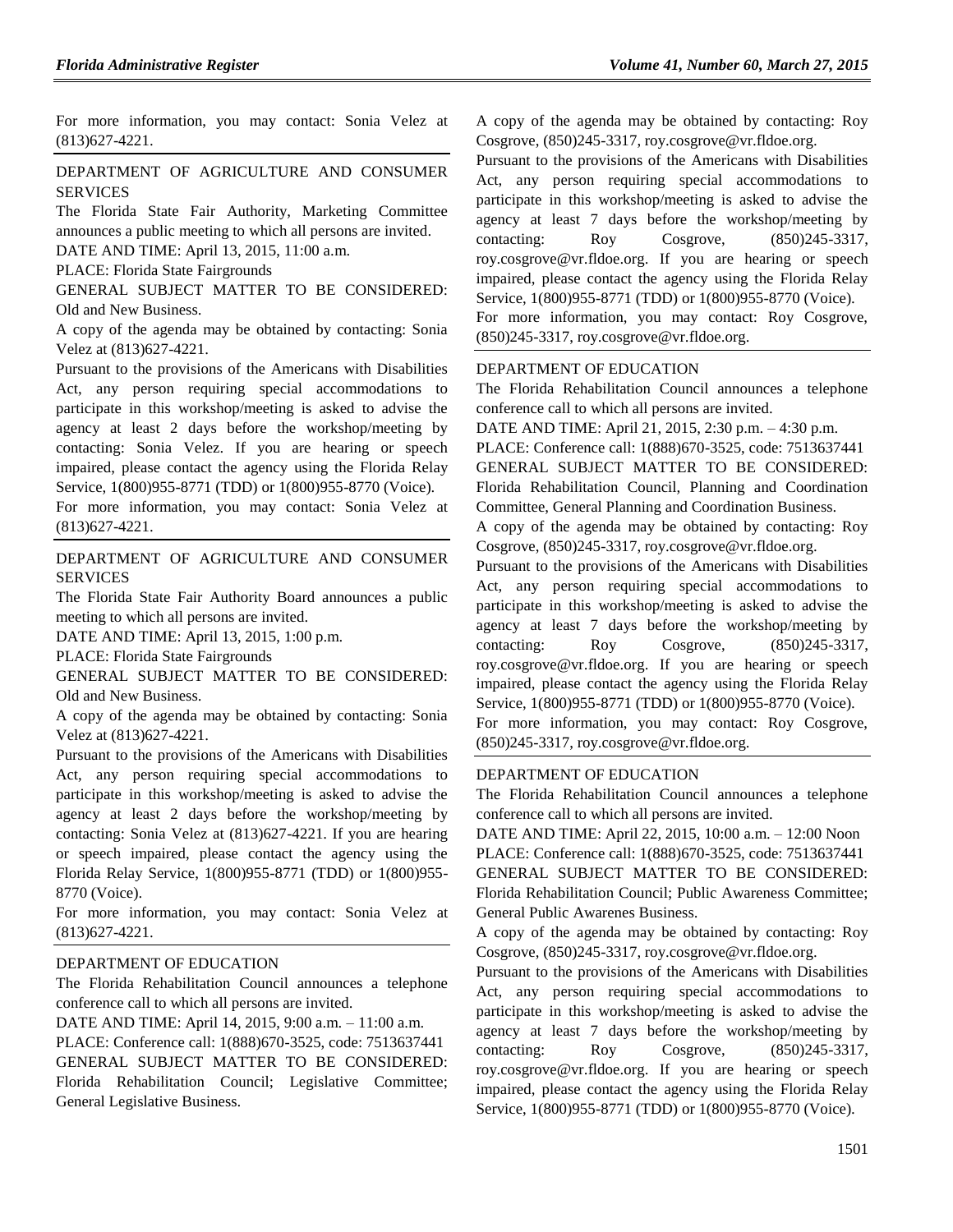For more information, you may contact: Roy Cosgrove, (850)245-3317, [roy.cosgrove@vr.fldoe.org.](mailto:roy.cosgrove@vr.fldoe.org)

### [WATER MANAGEMENT DISTRICTS](https://www.flrules.org/gateway/department.asp?id=40)

[Southwest Florida Water Management District](https://www.flrules.org/gateway/organization.asp?id=123)

The Southwest Florida Water Management District (SWFWMD) announces a public meeting to which all persons are invited.

DATE AND TIME: Monday, April 6, 2015, 3:30 p.m. cancelled

PLACE: District Brooksville Office, 2379 Broad Street, Brooksville, FL 34604

GENERAL SUBJECT MATTER TO BE CONSIDERED: This is to publish notice of cancellation for the meeting of the Hernando County Task Force.

A copy of the agenda may be obtained by contacting: WaterMatters.org – Boards, Meetings & Event Calendar; 1(800)423-1476 (FL only) or (352)796-7211.

Pursuant to the provisions of the Americans with Disabilities Act, any person requiring special accommodations to participate in this workshop/meeting is asked to advise the agency at least 5 days before the workshop/meeting by contacting: SWFWMD Human Resources Bureau Chief at 1(800)423-1476 (FL only) or (352)796-7211, ext. 4703; TDD (FL only) 1(800)231-6103 or email: [ADACoordinator@swfwmd.state.fl.us.](mailto:ADACoordinator@swfwmd.state.fl.us) If you are hearing or speech impaired, please contact the agency using the Florida Relay Service, 1(800)955-8771 (TDD) or 1(800)955-8770 (Voice).

If any person decides to appeal any decision made by the Board with respect to any matter considered at this meeting or hearing, he/she will need to ensure that a verbatim record of the proceeding is made, which record includes the testimony and evidence from which the appeal is to be issued.

For more information, you may contact: [Jeanette.lopez@watermatters.org;](mailto:Jeanette.lopez@watermatters.org) 1(800)423-1476 (FL only) or (352)796-7211, ext. 4378 (Ad Order EXE0406).

## [WATER MANAGEMENT DISTRICTS](https://www.flrules.org/gateway/department.asp?id=40)

[Southwest Florida Water Management District](https://www.flrules.org/gateway/organization.asp?id=123)

The Southwest Florida Water Management District (SWFWMD) announces a public meeting to which all persons are invited.

DATE AND TIME: Tuesday, April 14, 2015, 1:30 p.m.

PLACE: SWFWMD Tampa Service Office, 7601 US Highway 301 North, Tampa, FL 33637

GENERAL SUBJECT MATTER TO BE CONSIDERED: Environmental Advisory Committee meeting: Discuss committee business. All or part of this meeting may be conducted by means of communications media technology in order to permit maximum participation of Governing Board members.

A copy of the agenda may be obtained by contacting: WaterMatters.org – Boards, Meetings & Event Calendar; 1(800)423-1476 (FL only) or (352)796-7211.

Pursuant to the provisions of the Americans with Disabilities Act, any person requiring special accommodations to participate in this workshop/meeting is asked to advise the agency at least 5 days before the workshop/meeting by contacting: SWFWMD Human Resources Bureau Chief at 1(800)423-1476 (FL only) or (352)796-7211, ext. 4703; TDD (FL only) 1(800)231-6103 or email: [ADACoordinator@swfwmd.state.fl.us.](mailto:ADACoordinator@swfwmd.state.fl.us) If you are hearing or speech impaired, please contact the agency using the Florida Relay Service, 1(800)955-8771 (TDD) or 1(800)955-8770 (Voice).

If any person decides to appeal any decision made by the Board with respect to any matter considered at this meeting or hearing, he/she will need to ensure that a verbatim record of the proceeding is made, which record includes the testimony and evidence from which the appeal is to be issued.

For more information, you may contact: [Lori.manuel@watermatters.org;](mailto:Lori.manuel@watermatters.org) 1(800)423-1476 (FL only) or (352)796-7211, ext. 4606 (Ad Order EXE0407).

## [WATER MANAGEMENT DISTRICTS](https://www.flrules.org/gateway/department.asp?id=40)

[Southwest Florida Water Management District](https://www.flrules.org/gateway/organization.asp?id=123)

The Southwest Florida Water Management District (SWFWMD) announces a public meeting to which all persons are invited.

DATE AND TIME: Monday, April 13, 2015, 2:00 p.m.

PLACE: Lecanto Government Building, 3600 West Sovereign Path, Suite 226, Lecanto, FL 34461

GENERAL SUBJECT MATTER TO BE CONSIDERED: Citrus County Task Force meeting to receive public input and discuss issues relative to the Tsala Apopka Chain of Lakes, Lake Rousseau and Crystal River/Kings Bay.

A copy of the agenda may be obtained by contacting: WaterMatters.org – Boards, Meetings & Event Calendar; 1(800)423-1476 (FL only) or (352)796-7211.

Pursuant to the provisions of the Americans with Disabilities Act, any person requiring special accommodations to participate in this workshop/meeting is asked to advise the agency at least 5 days before the workshop/meeting by contacting: SWFWMD Human Resources Bureau Chief at 1(800)423-1476 (FL only) or (352)796-7211, ext. 4703; TDD (FL only) 1(800)231-6103 or email: [ADACoordinator@swfwmd.state.fl.us.](mailto:ADACoordinator@swfwmd.state.fl.us) If you are hearing or speech impaired, please contact the agency using the Florida Relay Service, 1(800)955-8771 (TDD) or 1(800)955-8770 (Voice).

If any person decides to appeal any decision made by the Board with respect to any matter considered at this meeting or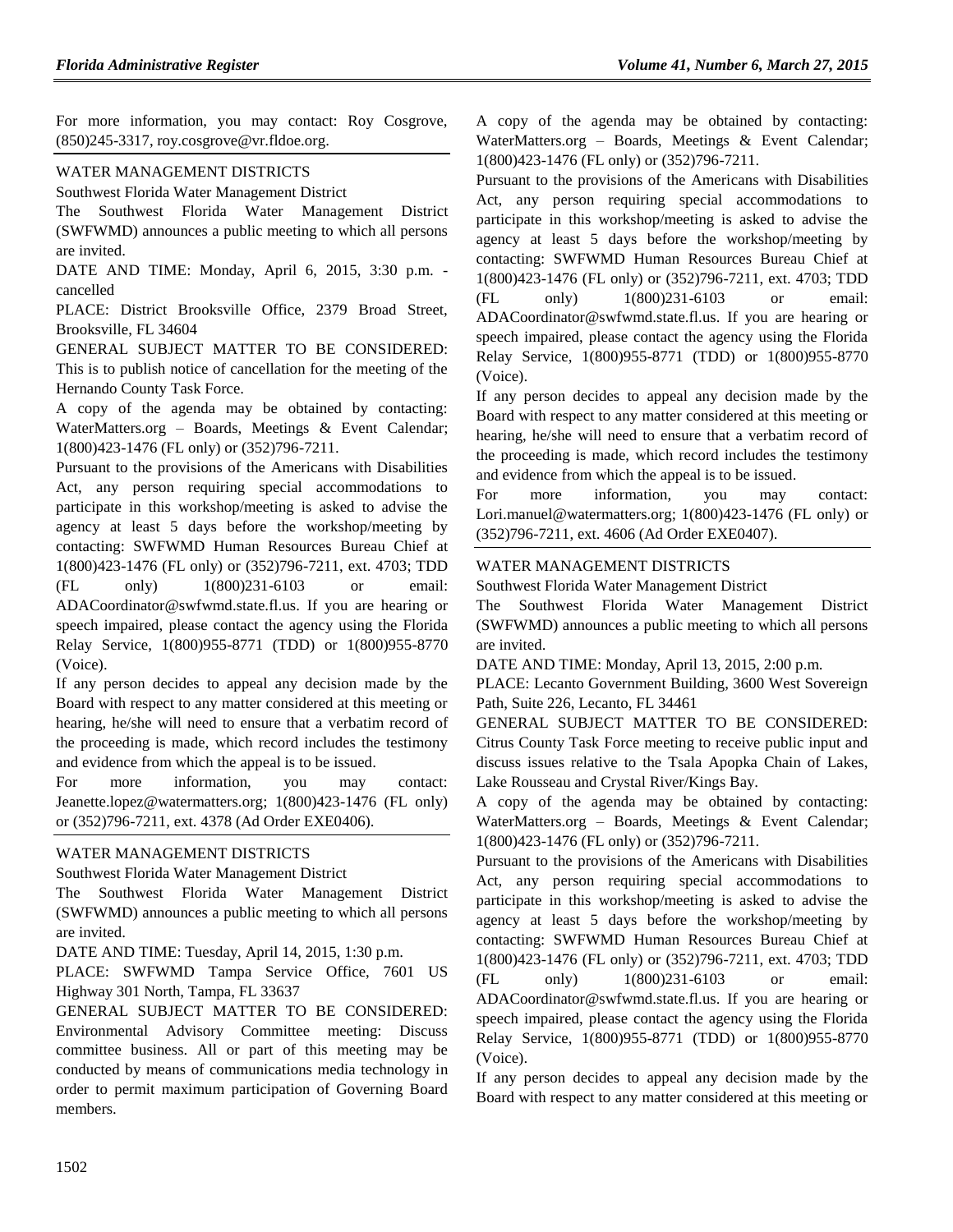hearing, he/she will need to ensure that a verbatim record of the proceeding is made, which record includes the testimony and evidence from which the appeal is to be issued.

For more information, you may contact: [Jeanette.lopez@watermatters.org;](mailto:Jeanette.lopez@watermatters.org) 1(800)423-1476 (FL only) or (352)796-7211, ext. 4378 (Ad Order EXE0408).

#### [WATER MANAGEMENT DISTRICTS](https://www.flrules.org/gateway/department.asp?id=40)

[South Florida Water Management District](https://www.flrules.org/gateway/organization.asp?id=124)

The South Florida Water Management District announces a public meeting to which all persons are invited.

DATE AND TIME: Thursday, April 9, 2015, 9:00 a.m.

PLACE: SFWMD Headquarters, B-1 Building, 3301 Gun Club Road, West Palm Beach, FL 33406

All or part of this meeting may be conducted as a teleconference in order to permit maximum participation by Governing Board members. The Governing Board may take official action on any item appearing on the agendas for the meetings and on any item that is added to the agendas for any of the meetings as a result of a change to the agendas approved by the presiding officer of the meeting pursuant to Section 120.525, Florida Statutes.

GENERAL SUBJECT MATTER TO BE CONSIDERED: The Governing Board will discuss and consider District business, including regulatory and non-regulatory matters.

A copy of the agenda may be obtained by contacting: Brenda Low, (561)682-6805 or at [https://www.sfwmd.gov.](https://www.sfwmd.gov/)

Pursuant to the provisions of the Americans with Disabilities Act, any person requiring special accommodations to participate in this workshop/meeting is asked to advise the agency at least 5 days before the workshop/meeting by contacting: Jacki McGorty, (561)682-2087. If you are hearing or speech impaired, please contact the agency using the Florida Relay Service, 1(800)955-8771 (TDD) or 1(800)955- 8770 (Voice).

If any person decides to appeal any decision made by the Board with respect to any matter considered at this meeting or hearing, he/she will need to ensure that a verbatim record of the proceeding is made, which record includes the testimony and evidence from which the appeal is to be issued.

For more information, you may contact: Jacki McGorty, (561)682-2087 or [jmcgorty@sfwmd.gov.](mailto:jmcgorty@sfwmd.gov)

#### [REGIONAL UTILITY AUTHORITIES](https://www.flrules.org/gateway/department.asp?id=49)

[Peace River/Manasota Regional Water Supply Authority](https://www.flrules.org/gateway/organization.asp?id=160) The Peace River/Manasota Regional Water Supply Authority announces a public meeting to which all persons are invited. DATE AND TIME: April 8, 2015, 9:30 a.m.

PLACE: Sarasota County Administration Center, Commission Chambers, 1660 Ringling Boulevard, Sarasota, Florida

GENERAL SUBJECT MATTER TO BE CONSIDERED: The Board of Directors will convene to conduct regular business of the Authority.

A copy of the agenda may be obtained by contacting: Linda Stewart at (941)316-1776 or email: [lstewart@regionalwater.org.](mailto:lstewart@regionalwater.org)

Pursuant to the provisions of the Americans with Disabilities Act, any person requiring special accommodations to participate in this workshop/meeting is asked to advise the agency at least 2 days before the workshop/meeting by contacting: (941)316-1776. If you are hearing or speech impaired, please contact the agency using the Florida Relay Service, 1(800)955-8771 (TDD) or 1(800)955-8770 (Voice).

If any person decides to appeal any decision made by the Board with respect to any matter considered at this meeting or hearing, he/she will need to ensure that a verbatim record of the proceeding is made, which record includes the testimony and evidence from which the appeal is to be issued.

For more information, you may contact: (941)316-1776.

[DEPARTMENT OF BUSINESS AND PROFESSIONAL](https://www.flrules.org/gateway/department.asp?id=61)  [REGULATION](https://www.flrules.org/gateway/department.asp?id=61)

[Division of Pari-Mutuel Wagering](https://www.flrules.org/gateway/organization.asp?id=250)

RULE NO.: RULE TITLE:

[61D-6.005](https://www.flrules.org/gateway/ruleNo.asp?id=61D-6.005) Procedures for Sampling of Racing Animals

The Department of Business and Professional Regulation announces the cancellation of a hearing, which was formally scheduled as follows:

DATE AND TIME: March 30, 2015, 9:00 a.m. – 5:00 p.m.: cancelled

PLACE: Florida Department of Business and Professional Regulation, Northwood Centre, Board Room, 1940 N. Monroe Street, Tallahassee, Florida 32399

GENERAL SUBJECT MATTER TO BE CONSIDERED: Public hearing regarding proposed language for Rule 61D-6.005, F.A.C.

The Department of Business and Professional Regulation will be rescheduling this hearing at a time and place to be announced in a subsequent issue of the Florida Administrative Register.

For more information, you may contact: Bryan Barber, Department of Business and Professional Regulation, 1940 North Monroe Street, Tallahassee, Florida 32399, [bryan.barber@myfloridalicense.com.](mailto:bryan.barber@myfloridalicense.com)

## [DEPARTMENT OF BUSINESS AND PROFESSIONAL](https://www.flrules.org/gateway/department.asp?id=61)  [REGULATION](https://www.flrules.org/gateway/department.asp?id=61)

[Board of Pilot Commissioners](https://www.flrules.org/gateway/organization.asp?id=266)

The Board of Pilot Commissioners announces a public meeting to which all persons are invited.

DATE AND TIME: April 23, 2015, 9:00 a.m.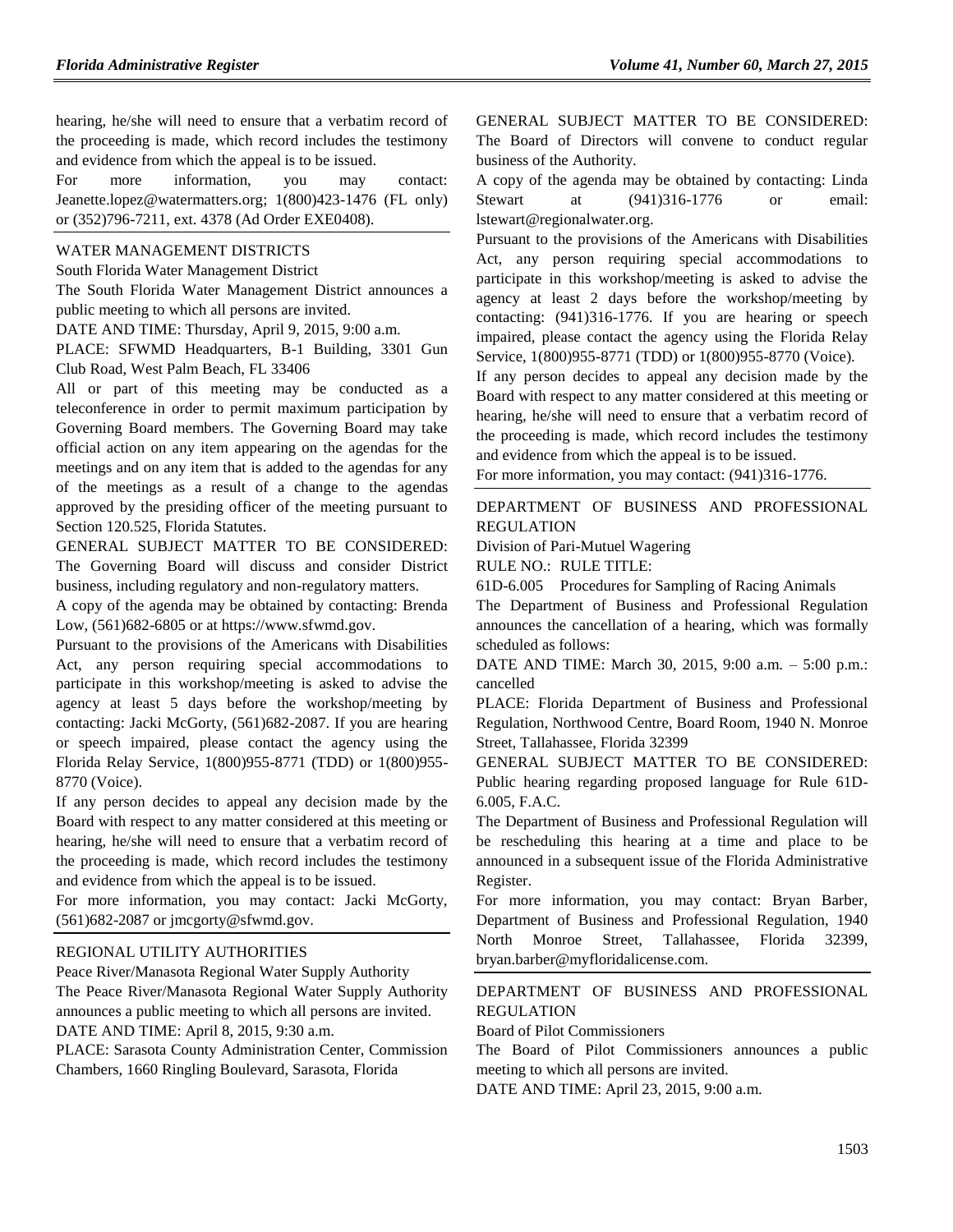PLACE: Hilton Cocoa Beach Oceanfront, 1550 North Atlantic Avenue, Cocoa Beach, Florida 32931-3268, (321)799-0003 GENERAL SUBJECT MATTER TO BE CONSIDERED: General Board Business.

A copy of the agenda may be obtained by contacting: Board of Pilot Commissioners, 1940 N. Monroe Street, Tallahassee, FL 32399, (850)717-1892.

Pursuant to the provisions of the Americans with Disabilities Act, any person requiring special accommodations to participate in this workshop/meeting is asked to advise the agency at least 5 days before the workshop/meeting by contacting: Board of Pilot Commissioners, 1940 N. Monroe Street, Tallahassee, FL 32399, (850)717-1892. If you are hearing or speech impaired, please contact the agency using the Florida Relay Service, 1(800)955-8771 (TDD) or 1(800)955-8770 (Voice).

If any person decides to appeal any decision made by the Board with respect to any matter considered at this meeting or hearing, he/she will need to ensure that a verbatim record of the proceeding is made, which record includes the testimony and evidence from which the appeal is to be issued.

For more information, you may contact: Board of Pilot Commissioners, 1940 N. Monroe Street, Tallahassee, FL 32399, (850)717-1892.

### [DEPARTMENT OF BUSINESS AND PROFESSIONAL](https://www.flrules.org/gateway/department.asp?id=61)  [REGULATION](https://www.flrules.org/gateway/department.asp?id=61)

[Florida Building Commission](https://www.flrules.org/gateway/organization.asp?id=1071)

The Florida Building Commission announces public meetings to which all persons are invited.

DATES AND TIMES: Monday, April 6, 2015, 10:00 a.m.; Monday, April 27, 2015, 10:00 a.m.; Monday, May 4, 2015, 10:00 a.m.; and Monday, May 11, 2015, 10:00 a.m.

PLACE: This notice supersedes that published on March 11, 2015, in Vol.41, No. 48 of the Florida Administrative Register and corrects the call-in information. Meeting to be conducted using communications media technology, specifically conference call. Call in number: 1(888)670-3525, participant code: 7535107261. Public point of access: 1940 North Monroe Street, Room 90, Tallahassee, Florida

GENERAL SUBJECT MATTER TO BE CONSIDERED: To review proposed legislation related to the Florida Building Code, and take up additional items in accordance with the Commission's agenda.

A copy of the agenda may be obtained by contacting: Jim Richmond, Building Codes and Standards Office, Division of Professions, Department of Business and Professional Regulation, 1940 North Monroe Street, Tallahassee, Florida 32399-0772, (850)717-1823, fax: (850)414-8436 or visit our website at [https://floridabuilding.org.](https://floridabuilding.org/)

Pursuant to the provisions of the Americans with Disabilities Act, any person requiring special accommodations to participate in this workshop/meeting is asked to advise the agency at least 10 days before the workshop/meeting by contacting: Ms. Barbara Bryant, Building Codes and Standards Office, Division of Professions, Department of Business and Professional Regulation, 1940 North Monroe Street, Tallahassee, Florida 32399-0772, telephone: (850)717- 1838, fax: (850)414-8436. If you are hearing or speech impaired, please contact the agency using the Florida Relay Service, 1(800)955-8771 (TDD) or 1(800)955-8770 (Voice).

If any person decides to appeal any decision made by the Board with respect to any matter considered at this meeting or hearing, he/she will need to ensure that a verbatim record of the proceeding is made, which record includes the testimony and evidence from which the appeal is to be issued.

For more information, you may contact: Jim Richmond, Building Codes and Standards Office, Division of Professions, Department of Business and Professional Regulation, 1940 North Monroe Street, Tallahassee, Florida 32399-0772, (850)717-1823, fax: (850)414-8436 or visit our website at: [https://floridabuilding.org.](https://floridabuilding.org/)

#### [DEPARTMENT OF HEALTH](https://www.flrules.org/gateway/department.asp?id=64) [Board of Dentistry](https://www.flrules.org/gateway/organization.asp?id=328)

The Board of Dentistry announces a public meeting to which all persons are invited.

DATE AND TIME: May 29, 2015, 7:30 a.m.

PLACE: Hilton University of Florida Conference Center Gainesville, 1714 SW 34th Street, Gainesville, FL 32607, (352)371-3600

GENERAL SUBJECT MATTER TO BE CONSIDERED: To conduct general board business.

A copy of the agenda may be obtained by contacting: Sue Foster, Executive Director, Department of Health, Board of Dentistry, 4052 Bald Cypress Way, BIN #C08, Tallahassee, Florida 32399-3258. If any person decides to appeal any decision made by the Board with respect to any matter considered at this meeting, he/she will need to ensure that a verbatim record of the proceeding is made, which record includes the testimony and evidence upon which the appeal is to be made. Those who are hearing impaired, using TDD equipment can call the Florida Telephone Relay System at 1(800)955-8771. Persons requiring special accommodations due to disability or physical impairment should contact Sue Foster at (850)245-4474.

#### [DEPARTMENT OF HEALTH](https://www.flrules.org/gateway/department.asp?id=64)

#### [Board of Dentistry](https://www.flrules.org/gateway/organization.asp?id=328)

The Board of Dentistry announces a public meeting to which all persons are invited.

DATE AND TIME: May 1, 2015, 9:00 a.m.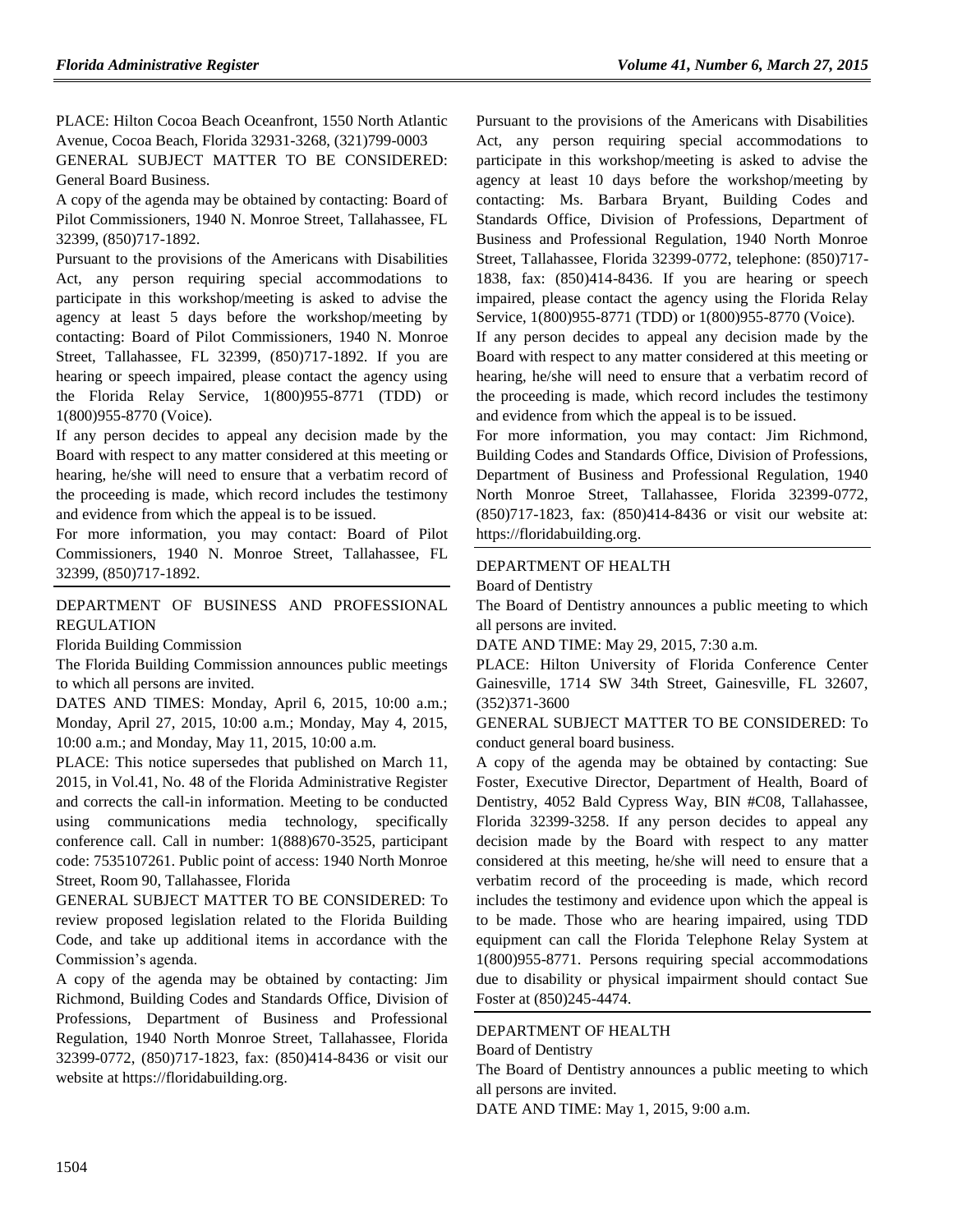PLACE: Department of Health, 4042 Bald Cypress Way, Room #301, Tallahassee, Florida 32399

GENERAL SUBJECT MATTER TO BE CONSIDERED: To review reconsideration cases.

A copy of the agenda may be obtained by contacting: Sue Foster, Executive Director, Department of Health, Board of Dentistry, 4052 Bald Cypress Way, BIN #C08, Tallahassee, Florida 32399-3258. If any person decides to appeal any decision made by the Board with respect to any matter considered at this meeting, he/she will need to ensure that a verbatim record of the proceeding is made, which record includes the testimony and evidence upon which the appeal is to be made. Those who are hearing impaired, using TDD equipment can call the Florida Telephone Relay System at 1(800)955-8771. Persons requiring special accommodations due to disability or physical impairment should contact Sue Foster at (850)245-4474.

#### [DEPARTMENT OF HEALTH](https://www.flrules.org/gateway/department.asp?id=64)

#### [Board of Nursing](https://www.flrules.org/gateway/organization.asp?id=332)

The Council on Certified Nursing Assistants announces a telephone conference call to which all persons are invited.

DATE AND TIME: April 6, 2015, 11:00 a.m., EST

PLACE: Department of Health, Tallahassee at Meet Me number: 1(888)670-3525, passcode: 9908086106 #

GENERAL SUBJECT MATTER TO BE CONSIDERED: Discussion regarding proposed rule changes.

A copy of the agenda may be obtained by contacting: Joe Baker, Jr., Executive Director, 4052 Bald Cypress Way, Bin #C02, Tallahassee, FL 32399-3257.

Pursuant to the provisions of the Americans with Disabilities Act, any person requiring special accommodations to participate in this workshop/meeting is asked to advise the agency at least 48 hours before the workshop/meeting by contacting: the Board at (850)245-4125. If you are hearing or speech impaired, please contact the agency using the Florida Relay Service, 1(800)955-8771 (TDD) or 1(800)955-8770 (Voice).

If any person decides to appeal any decision made by the Board with respect to any matter considered at this meeting or hearing, he/she will need to ensure that a verbatim record of the proceeding is made, which record includes the testimony and evidence from which the appeal is to be issued.

[DEPARTMENT OF CHILDREN AND FAMILIES](https://www.flrules.org/gateway/department.asp?id=65)

[Family Safety and Preservation Program](https://www.flrules.org/gateway/organization.asp?id=342)

RULE NOS.:RULE TITLES:

[65C-41.001](https://www.flrules.org/gateway/ruleNo.asp?id=65C-41.001) Definitions

[65C-41.002](https://www.flrules.org/gateway/ruleNo.asp?id=65C-41.002) Application Procedures for Readmission to Extended Foster Care [65C-41.003](https://www.flrules.org/gateway/ruleNo.asp?id=65C-41.003) Appeals

[65C-41.004](https://www.flrules.org/gateway/ruleNo.asp?id=65C-41.004) Case Management Services For Young Adults in Extended Foster Care

[65C-41.005](https://www.flrules.org/gateway/ruleNo.asp?id=65C-41.005) Judicial Interaction

[65C-41.006](https://www.flrules.org/gateway/ruleNo.asp?id=65C-41.006) Discharge from Program

The Department of Children and Families announces a public meeting to which all persons are invited.

DATE AND TIME: April 6, 2015, 9:00 a.m. – 10:30 a.m.

PLACE: Florida Department of Children and Families, 1317 Winewood Boulevard, Bldg. 1, 3rd Floor, Room 305, Tallahassee, FL 32399-0700; also via conference call: 1(888)670-3525, code: 314 879 3079 #

GENERAL SUBJECT MATTER TO BE CONSIDERED: The purpose of this meeting is to discuss the forms incorporated by reference into Rule 65C-41, Extended Foster Care.

A copy of the agenda may be obtained by contacting: Jodi Abramowitz, (850)717-4189 or

[Jodi.abramowitz@myflfamilies.com.](mailto:Jodi.abramowitz@myflfamilies.com)

Pursuant to the provisions of the Americans with Disabilities Act, any person requiring special accommodations to participate in this workshop/meeting is asked to advise the agency at least 3 days before the workshop/meeting by contacting: Jodi Abramowitz, (850)717-4189 or [Jodi.abramowitz@myflfamilies.com.](mailto:Jodi.abramowitz@myflfamilies.com) If you are hearing or speech impaired, please contact the agency using the Florida Relay Service, 1(800)955-8771 (TDD) or 1(800)955-8770 (Voice).

For more information, you may contact: Jodi Abramowitz, (850)717-4189 or [Jodi.abramowitz@myflfamilies.com.](mailto:Jodi.abramowitz@myflfamilies.com)

### [DEPARTMENT OF CHILDREN AND FAMILIES](https://www.flrules.org/gateway/department.asp?id=65)

[Family Safety and Preservation Program](https://www.flrules.org/gateway/organization.asp?id=342)

RULE NOS.:RULE TITLES:

[65C-42.001](https://www.flrules.org/gateway/ruleNo.asp?id=65C-42.001) Definitions

[65C-42.002](https://www.flrules.org/gateway/ruleNo.asp?id=65C-42.002) Postsecondary Education Services and Support

[65C-42.003](https://www.flrules.org/gateway/ruleNo.asp?id=65C-42.003) Aftercare Services

[65C-42.004](https://www.flrules.org/gateway/ruleNo.asp?id=65C-42.004) Appeals

The Department of Children and Families announces a public meeting to which all persons are invited.

DATE AND TIME: April 6, 2015, 10:30 a.m. – 12:00 Noon

PLACE: Florida Department of Children and Families, 1317 Winewood Boulevard, Bldg. 1, 3rd Floor, Room 305, Tallahassee, FL 32399-0700; also via conference call: 1(888)670-3525, code: 314 879 3079 #

GENERAL SUBJECT MATTER TO BE CONSIDERED: The purpose of this meeting is to discuss the forms incorporated by reference into Rule 65C-42, Road to Independence.

A copy of the agenda may be obtained by contacting: Jodi Abramowitz, (850)717-4189 or [Jodi.abramowitz@myflfamilies.com.](mailto:Jodi.abramowitz@myflfamilies.com)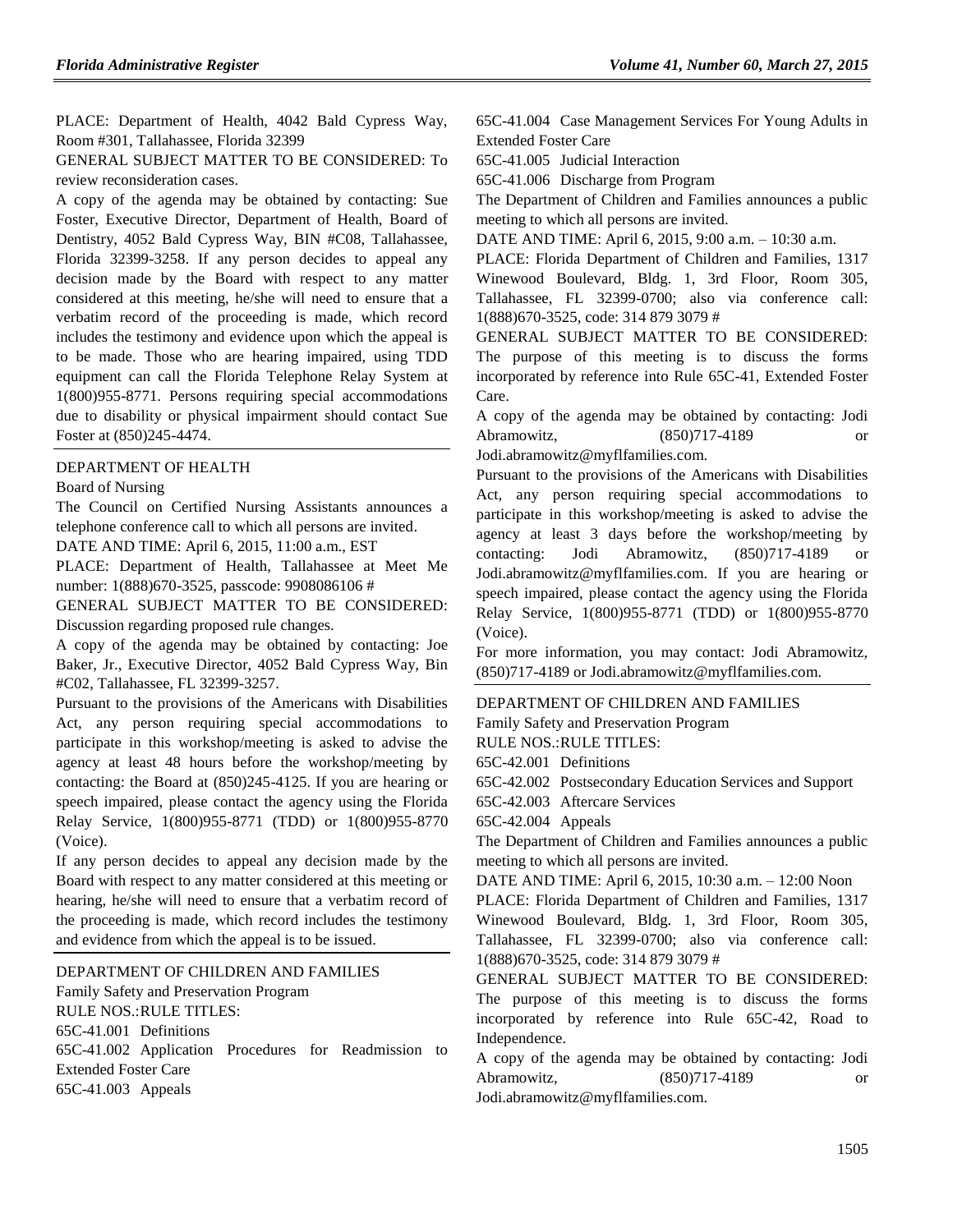Pursuant to the provisions of the Americans with Disabilities Act, any person requiring special accommodations to participate in this workshop/meeting is asked to advise the agency at least 3 days before the workshop/meeting by contacting: Jodi Abramowitz, (850)717-4189 or [Jodi.abramowitz@myflfamilies.com.](mailto:Jodi.abramowitz@myflfamilies.com) If you are hearing or speech impaired, please contact the agency using the Florida Relay Service, 1(800)955-8771 (TDD) or 1(800)955-8770 (Voice).

For more information, you may contact: Jodi Abramowitz, (850)717-4189 or [Jodi.abramowitz@myflfamilies.com.](mailto:Jodi.abramowitz@myflfamilies.com)

[ORANGE COUNTY RESEARCH AND DEVELOPMENT](https://www.flrules.org/gateway/organization.asp?id=582)  [AUTHORITY](https://www.flrules.org/gateway/organization.asp?id=582)

The Orange County Research and Development Authority announces a public meeting to which all persons are invited. DATE AND TIME: April 9, 2015, 11:30 a.m.

PLACE: Central Florida Research Park, 12424 Research Parkway, Suite 100, Orlando, FL 32826

GENERAL SUBJECT MATTER TO BE CONSIDERED: General Business Meeting.

A copy of the agenda may be obtained by contacting: Joe Wallace, (407)282-3944.

#### [CITIZENS PROPERTY INSURANCE CORPORATION](https://www.flrules.org/gateway/organization.asp?id=591)

The Citizens Property Insurance Corporation Board of Governors announces a telephone conference call to which all persons are invited.

DATE AND TIME: April 7, 2015, 11:30 a.m.

PLACE: Dial-in: 1(888)942-8686, conference ID: 5743735657#

GENERAL SUBJECT MATTER TO BE CONSIDERED: Topics to include, but are not limited to, 2015 Pre-event Financing.

A copy of the agenda may be obtained by contacting: [www.citizensfla.com.](http://www.citizensfla.com/)

Pursuant to the provisions of the Americans with Disabilities Act, any person requiring special accommodations to participate in this workshop/meeting is asked to advise the agency at least 5 days before the workshop/meeting by contacting: Barbara Walker, (850)513-3744. If you are hearing or speech impaired, please contact the agency using the Florida Relay Service, 1(800)955-8771 (TDD) or 1(800)955- 8770 (Voice).

### [FOUNDATION FOR INDIGENT GUARDIANSHIP](https://www.flrules.org/gateway/organization.asp?id=1200)

The Foundation for Indigent Guardianship announces a public meeting to which all persons are invited.

DATE AND TIME: April 7, 2015, 9:00 a.m. – 2:30 p.m.

PLACE: 4040 Esplanade Way, Tallahassee

GENERAL SUBJECT MATTER TO BE CONSIDERED: Inperson Board Meeting.

A copy of the agenda may be obtained by contacting: [coultermom@aol.com.](mailto:coultermom@aol.com)

For more information, you may contact: Amelia Milton at (850)414-2378.

### [FLORIDA COMMISSION ON ACCESS TO CIVIL](https://www.flrules.org/gateway/organization.asp?id=1196)  **[JUSTICE](https://www.flrules.org/gateway/organization.asp?id=1196)**

The Florida Commission on Access to Civil Justice: Continuum of Services Subcommittee announces a telephone conference call to which all persons are invited.

DATE AND TIME: Tuesday, March 31, 2015, 2:00 p.m., Eastern Time

PLACE: Conference call: 1(888)376-5050, participant PIN: 4533883354#

GENERAL SUBJECT MATTER TO BE CONSIDERED: The agenda focuses on discussing the scope of the Continuum subcommittee's charge as well as reviewing a multi-step process that self-represented individuals may go through when engaging the civil justice system; what resources are available at each step of the process, and efforts by other entities and jurisdictions to address the continuum of services issue.

A copy of the agenda may be obtained by contacting: Francisco-Javier Digon-Greer at 1(800)342-8060, ext. 5793 or email: [flaccessjustice@flabar.org.](mailto:flaccessjustice@flabar.org)

Pursuant to the provisions of the Americans with Disabilities Act, any person requiring special accommodations to participate in this workshop/meeting is asked to advise the agency at least 1 day before the workshop/meeting by contacting: Francisco-Javier Digon-Greer at 1(800)342-8060, ext. 5793 or email: [flaccessjustice@flabar.org.](mailto:flaccessjustice@flabar.org) If you are hearing or speech impaired, please contact the agency using the Florida Relay Service, 1(800)955-8771 (TDD) or 1(800)955-8770 (Voice).

For more information, you may contact: Francisco-Javier Digon-Greer at 1(800)342-8060, ext. 5793 or email: [flaccessjustice@flabar.org.](mailto:flaccessjustice@flabar.org)

#### [ENTERPRISE FLORIDA, INC.](https://www.flrules.org/gateway/organization.asp?id=680)

Enterprise Florida, Inc. and the Florida Defense Support Task Force announce a public meeting to which all persons are invited.

DATE AND TIME: Thursday, April 16, 2015, 9:00 a.m. – 11:45 a.m., ET

PLACE: DoubleTree by Hilton Tallahassee, 101 S Adams Street, Tallahassee, Florida 32301

GENERAL SUBJECT MATTER TO BE CONSIDERED: This meeting will discuss proposed actions that will assist in preserving, protecting and enhancing Florida's military installations and missions.

A copy of the agenda may be obtained by contacting: Marcy Sanders, (850)878-4566[, msanders@enterpriseflorida.com.](mailto:msanders@enterpriseflorida.com)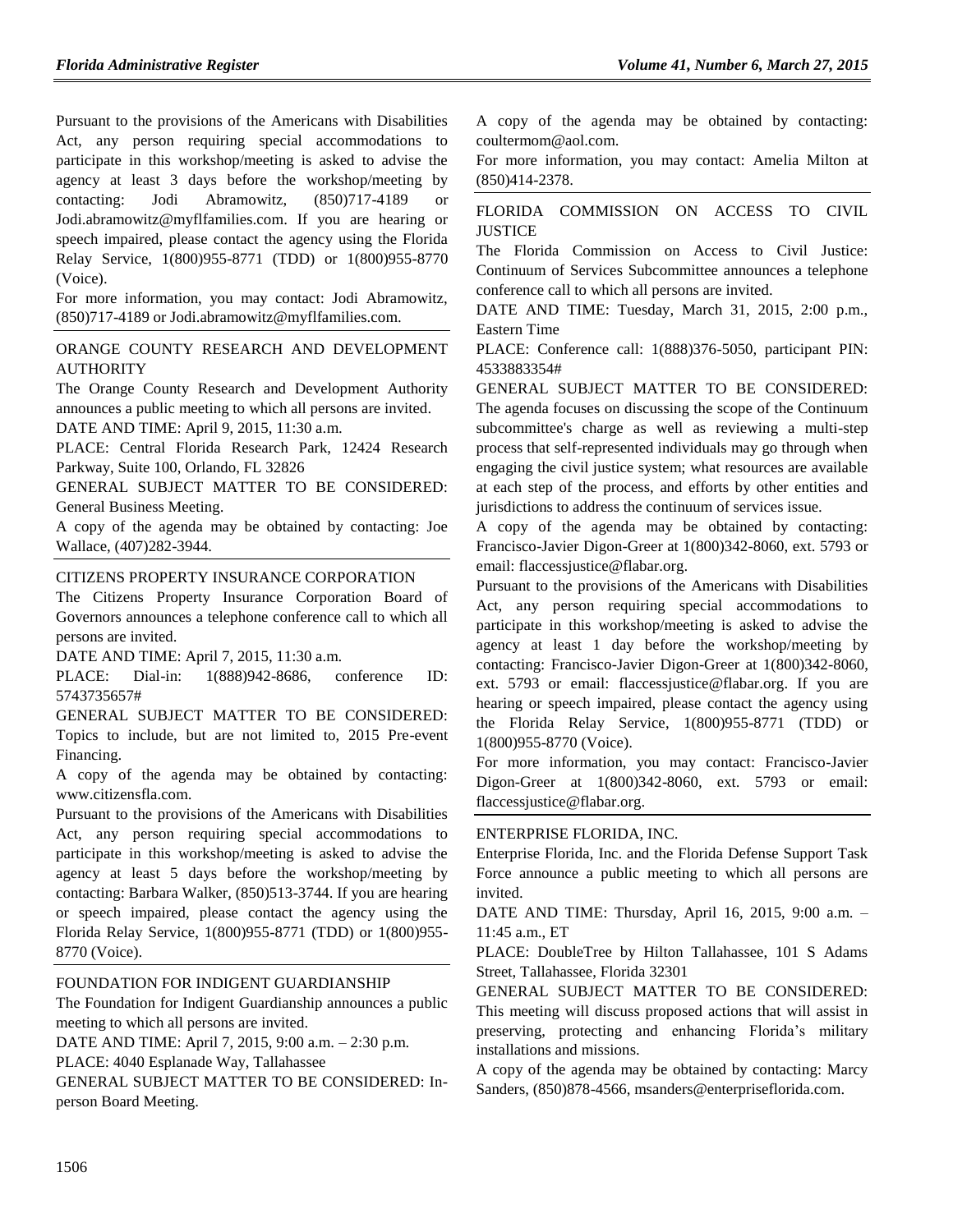Pursuant to the provisions of the Americans with Disabilities Act, any person requiring special accommodations to participate in this workshop/meeting is asked to advise the agency at least 1 day before the workshop/meeting by contacting: Marcy Sanders, (850)878-4566, [msanders@enterpriseflorida.com.](mailto:msanders@enterpriseflorida.com) If you are hearing or speech impaired, please contact the agency using the Florida Relay Service, 1(800)955-8771 (TDD) or 1(800)955-8770 (Voice). For more information, you may contact: Bruce Grant, (850)878-0826, [bgrant@enterpriseflorida.com.](mailto:bgrant@enterpriseflorida.com)

# Section VII Notice of Petitions and Dispositions Regarding Declaratory Statements

#### [DEPARTMENT OF BUSINESS AND PROFESSIONAL](https://www.flrules.org/gateway/department.asp?id=61)  [REGULATION](https://www.flrules.org/gateway/department.asp?id=61)

[Division of Florida Condominiums, Timeshares and Mobile](https://www.flrules.org/gateway/organization.asp?id=248)  [Homes](https://www.flrules.org/gateway/organization.asp?id=248)

NOTICE IS HEREBY GIVEN that the Division of Florida Condominiums, Timeshares, and Mobile Homes, Department of Business and Professional Regulation, State of Florida, has received the petition for declaratory statement from Susan Schneider, Unit Owner, In Re: Bayshore Diplomat Condominium Association, Inc., Docket No. 2015013518, filed on March 23, 2015.The petition seeks the agency's opinion as to the applicability of Section  $718.112(2)(d)2$ , Florida Statutes, as it applies to the petitioner.

Whether, under Section 718.112(2)(d)2, Florida Statutes, the terms of the Board members of the Bayshore Diplomat Condominium Association expire at the annual meeting?

A copy of the Petition for Declaratory Statement may be obtained by contacting: Rikki Anderson, Administrative Assistant II, at Department of Business and Professional Regulation, Division of Florida Condominiums, Timeshares, and Mobile Homes, 1940 North Monroe Street, Tallahassee, Florida 32399-2217, (850)717-1415, [Rikki.Anderson@myfloridalicense.com.](mailto:Rikki.Anderson@myfloridalicense.com)

Please refer all comments to: Thomas Morton, Chief Attorney, Department of Business and Professional Regulation, Division of Florida Condominiums, Timeshares, and Mobile Homes, 1940 North Monroe Street, Tallahassee, Florida 32399-2202. Responses, motions to intervene, or requests for an agency hearing, §120.57(2), Fla. Stat., must be filed within 21 days of this notice.

# Section VIII Notice of Petitions and Dispositions Regarding the Validity of Rules

Notice of Petition for Administrative Determination has been filled with the Division of Administrative Hearings on the following rules:

## **NONE**

Notice of Disposition of Petition for Administrative Determination has been filled with the Division of Administrative Hearings on the following rules:

## NONE

## Section IX

Notice of Petitions and Dispositions Regarding Non-rule Policy Challenges

## NONE

Section X Announcements and Objection Reports of the Joint Adminstrative Procedures **Committee** 

## NONE

# Section XI Notices Regarding Bids, Proposals and Purchasing

## [DEPARTMENT OF EDUCATION](https://www.flrules.org/gateway/department.asp?id=6)

[School Districts](https://www.flrules.org/gateway/organization.asp?id=211)

DCPS Intercom Replacement at Jean Ribault Middle School No. 212/DCSB

#### Project No. M-83970/OFDC-ITB-024-15

DUVAL COUNTY PUBLIC SCHOOLS ADVERTISEMENT FOR BIDS - Invitation To Bid for an Electrical Contractor - Publish Date – March 27, 2015. Sealed bids will be received by Duval County Public Schools, Division of Facilities, Room 535, 1701 Prudential Drive, Jacksonville, FL 32207 until the time and date(s) recorded below and immediately thereafter publicly opened and recorded in the Duval County Public Schools, School Board Building, located at 1701 Prudential Drive, Jacksonville, Florida, 5th Floor, Room 513D. BIDS ARE DUE ON OR BEFORE APRIL 28, 2014 AND WILL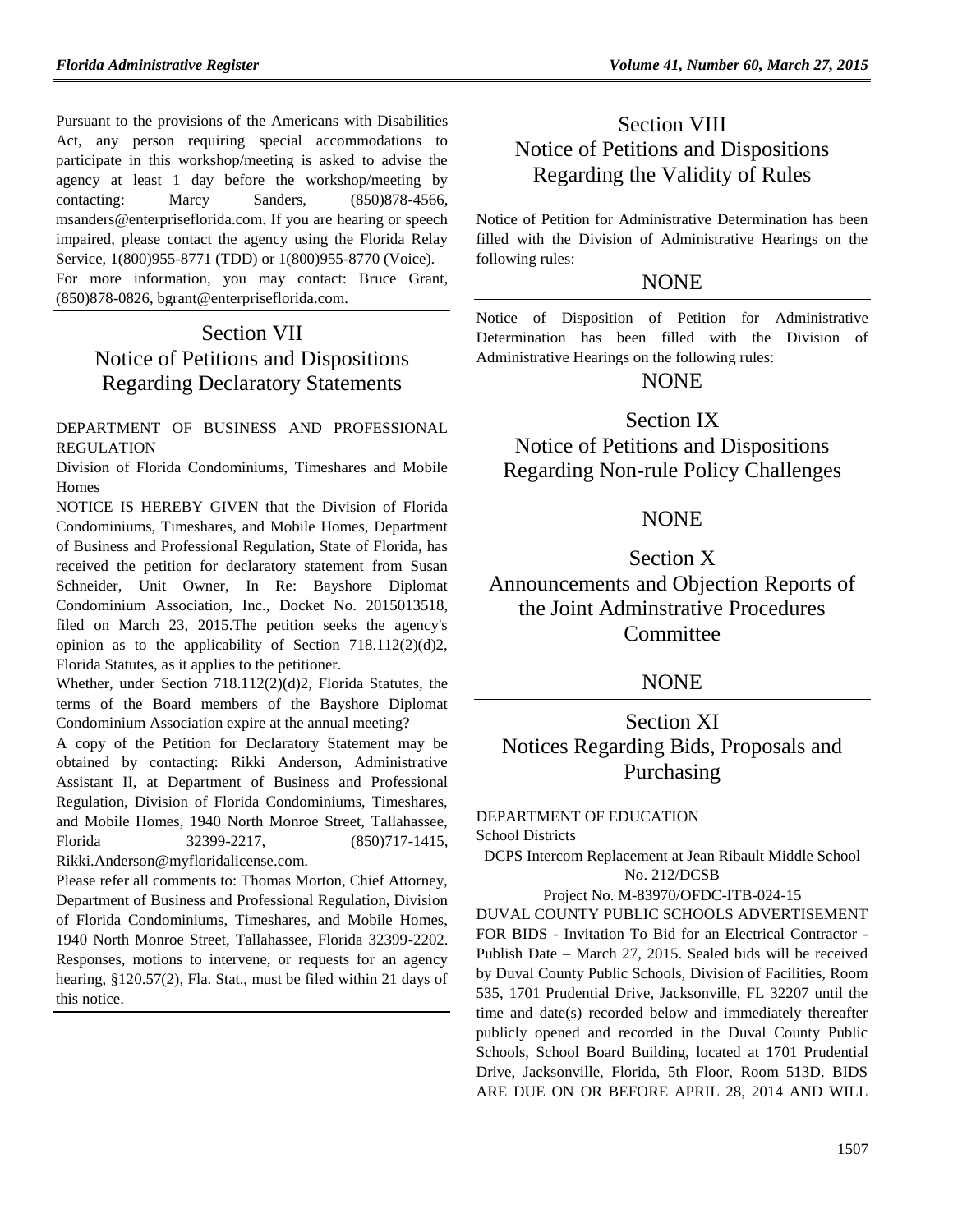BE ACCEPTED UNTIL 2:00 P.M.. OFFICIAL PROJECT TITLE: DCPS Intercom Replacement at Jean Ribault Middle School No. 212/DCSB Project No. M-83970/OFDC-ITB-024- 15. SCOPE OF WORK: The project consists of intercom replacement. The estimated construction cost is not to exceed \$250,000.

All contractors that are interested in bidding are required to attend a mandatory pre-bid conference to be held on April 7, 2015, 9:00 a.m. at Jean Ribault Middle School No. 212, which is located at 3610 Ribault Scenic Drive, Jacksonville, FL 32208. Failure to attend the pre-bid conference shall result in disqualification of that firm's proposal. Attendees will be required to sign an attendance register. Project funding is subject to availability of funds as authorized by the Owner. The District reserves the right to reject any and all bids. Contract documents for bidding may be obtained at the office of: ARC/4613 Phillips Highway, Suite 202/ Jacksonville, FL 32207, (904)399-8946. Contract documents for bidding may be examined at the Duval County Public Schools Administration Building located at 1701 Prudential Drive, Jacksonville, FL 32207. Name of A/E Firm: John Searcy & Associates, Inc., 2700 University Blvd. W., Ste. B-4, Jacksonville, Florida 32217, telephone: (904)739-1231. MBE Participation Goal: Sheltered, SBE – Only SBE's certified with DCPS as an SBE can participate. All Contractors submitting bids must be prequalified with Duval County Public Schools at the time of the bid opening. No bids will be accepted from Contractors who are not prequalified with Duval County Public Schools. Prequalification forms and information may be obtained at [www.duvalschools.org](http://www.duvalschools.org/) under Departments/Facilities/Forms and Standards/General Documents/Contractor Prequalification Procedures. The Bid Award Recommendation will be posted on the first floor bulletin board at the Duval County School Board Building, 1701 Prudential Drive, Jacksonville, Florida 32207-8182.

# Section XII Miscellaneous

### [AGENCY FOR HEALTH CARE ADMINISTRATION](https://www.flrules.org/gateway/department.asp?id=59) [Medicaid](https://www.flrules.org/gateway/organization.asp?id=192)

Proposed Amendment to Florida's 1115 Managed Medical Assistance Waiver

THIS NOTICE REPLACES THE NOTICE PUBLISHED IN VOL. 41, NO 58, F.A.R., MARCH 25, 2015. PLEASE NOTE THAT THE DATE FOR THE TAMPA PUBLIC MEETING HAS CHANGED FROM APRIL 1 to APRIL 7, 2015.

The Agency for Health Care Administration announces a public meeting to which all persons are invited.

DATES AND TIMES: April 7, 2015, 1:00 p.m. – 3:30 p.m.; April 14, 2015, 3:00 p.m. – 5:00 p.m.

PLACES: April 7, 2015, 1:00 p.m. – 3:30 p.m.: The Agency for Health Care Administration, 6800 North Dale Mabry Highway, Suite 220, Main Training Room, Tampa, FL 33614. To participate by phone, please call 1(877)299-4502 and enter the participant passcode 769 730 07#.

April 14, 2015, 3:00 p.m. – 5:00 p.m.: Agency for Health Care Administration, Building 3, 1st Floor, Conference Room A, 2727 Mahan Drive, Tallahassee, FL 32308. To participate by phone, please call 1(877)299-4502 and enter the participant passcode 758 844 10#.

Pursuant to the provisions of the Americans with Disabilities Act, any person requiring special accommodations to participate in this workshop/meeting is asked to advise the Agency at least 7 days before the workshop/meeting by contacting Heather Morrison at (850)412-4034 or by email at [Heather.Morrison@ahca.myflorida.com.](mailto:Heather.Morrison@ahca.myflorida.com)

If you are hearing or speech impaired, please contact the Agency using the Florida Relay Service, 1(800)955-8771 (TTY) or 1(800)955-8770 (Voice).

SUMMARY DESCRIPTION OF PROPOSED AMENDMENT: The Agency plans to submit an amendment to Florida's 1115 Managed Medical Assistance (MMA) Waiver to the Centers for Medicare and Medicaid Services (Federal CMS) to assign Medicaid-eligible individuals who are mandated to participate in Florida's MMA program, a component of the Statewide Medicaid Managed Care program, to a managed care plan immediately after eligibility determination. The State is requesting an effective date of September 1, 2015.

The proposed amendment will allow individuals to be enrolled in a managed care plan immediately after eligibility determination. Under the proposed amendment, individuals will receive both their managed care plan assignment and information about the managed care plan choices in their area, to encourage an active selection, immediately after eligibility determination.

During the initial 30-day period post-enrollment, if a recipient decides to change plans, the change will take effect the first day of the following month. The 30-day change period will be followed by a 90-day disenrollment period. During the 90-day disenrollment period, if a recipient decides to change plans, the change will take effect the first day of the following month.

The State is not requesting any changes to the 1115 MMA Waiver authorities or expenditure authorities authorized July 31, 2014. The State is requesting to amend Special Term and Conditions (STCs) #2, #21, #22, and #40 of this waiver to remove the 30-day delay period between eligibility determination and managed care plan enrollment and to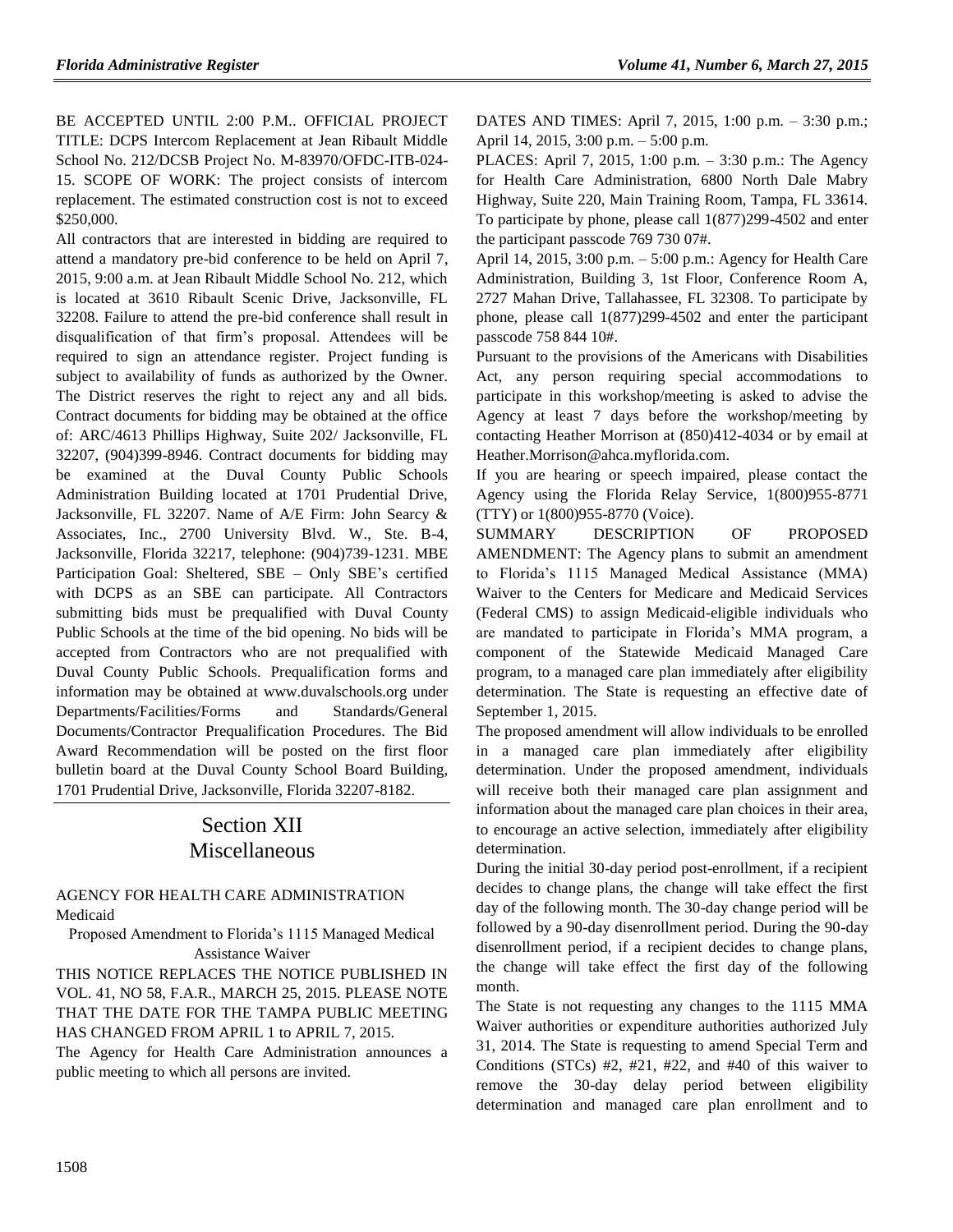amend the auto-assignment criteria to conform to Section 409.977(2), Florida Statutes, which states:

> When automatically enrolling recipients in managed care plans, the agency shall automatically enroll based on the following criteria: (a) Whether the plan has sufficient network capacity to meet the needs of the recipients. (b) Whether the recipient has previously received services from one of the plan's primary care providers. (c) Whether primary care providers in one plan are more geographically accessible to the recipient's residence than those in other plans."

To view the full description of the proposed amendment request please see the public notice document published on the Agency's website at the following link:

[http://ahca.myflorida.com/medicaid/statewide\\_mc/mma\\_fed\\_a](http://ahca.myflorida.com/medicaid/statewide_mc/mma_fed_auth_amend_waiver_2015-03.shtml) [uth\\_amend\\_waiver\\_2015-03.shtml](http://ahca.myflorida.com/medicaid/statewide_mc/mma_fed_auth_amend_waiver_2015-03.shtml)

PUBLIC NOTICE AND PUBLIC COMMENT PERIOD: MARCH 27, 2015 – APRIL 26, 2015

The Agency will conduct a 30-day public notice and comment period prior to the submission of the proposed amendment request to Federal CMS. The Agency will consider all public comments received regarding the proposed amendment request. The 30-day public notice and public comment period begins March 27, 2015 and ends April 26, 2015. This public notice and public comment period is being held to solicit public input from recipients, providers and all stakeholders and interested parties on the development of the proposed amendment request to Florida's 1115 MMA Waiver.

To submit comments by postal service or internet email, please follow the directions outlined below. When providing comments regarding the proposed amendment to the 1115 MMA Waiver, please have 'Proposed Amendment to 1115 MMA Waiver' referenced in the subject line. Mail comments and suggestions to:

> Proposed Amendment to 1115 MMA Waiver Office of the Deputy Secretary for Medicaid Agency for Health Care Administration 2727 Mahan Drive, MS #8 Tallahassee, Florida 32308 Email your comments and suggestions to:

[FLMedicaidWaivers@ahca.myflorida.com.](mailto:FLMedicaidWaivers@ahca.myflorida.com)

SUMMARY DESCRIPTION OF THE 1115 MMA WAIVER: Florida's 1115 Research and Demonstration Waiver was initially approved by Federal CMS October 19, 2005 to operate for the period from July 1, 2006 to June 30, 2010. Implementation of the waiver occurred in Broward and Duval counties on July 1, 2006 with expansion to Baker, Clay and Nassau counties occurring July 1, 2007. Federal CMS granted temporary extensions of the waiver until December 15, 2011, when final approval of the extension request was granted, for the period from December 16, 2011 to June 30, 2014.

On June 14, 2013, Federal CMS approved an amendment to the waiver that allows for implementation of an improved statewide model of managed care in 2014 and the continuation of the Low Income Pool program. The amendment also changed the name of the waiver to the Florida Managed Medical Assistance Waiver.

On November 27, 2013, the Agency submitted another threeyear waiver extension request to Federal CMS to extend Florida's 1115 MMA Waiver for the period July 1, 2014 to June 30, 2017. With the submission of the three- year waiver extension request, the State is seeking federal authority to extend Florida's 1115 MMA Waiver for the period July 1, 2014 to June 30, 2017. The waiver is designed to implement a new statewide managed care delivery system without increasing costs and to continue the Low Income Pool program. The program is guided by principles designed to improve coordination and patient care while fostering fiscal responsibility.

The MMA program will provide primary and acute medical care for the majority of Medicaid recipients through high quality, competitively selected managed care organizations. Moving from a fee-for-service system to the MMA program, the program increases consumer protections as well as quality of care and access for Floridians in many ways including:

- Increases recipient participation on Florida's Medical Care Advisory Committee and convenes smaller advisory committees to focus on key special needs populations;
- Ensures the continuation of services until the primary care or behavioral health provider reviews the enrollee's treatment plan (no more than 60 calendar days after the effective date of enrollment);
- Ensures recipient complaints, grievances and appeals are reviewed immediately for resolution as part of the rapid cycle response system;
- Establishes Healthy Behaviors programs to encourage and reward healthy behaviors and, at a minimum, requires plans offer a medically approved smoking cessation program, a medically directed weight loss program and a substance abuse treatment plan;
- Requires Florida's External Quality Review Organization to validate each plan's encounter data every three years;
- Enhances consumer report cards to ensure recipients have access to an understandable summary of quality, access, and timeliness regarding the performance of each participating managed care plan;
- Enhances the plan's performance improvement projects by focusing on six key areas with the goal of